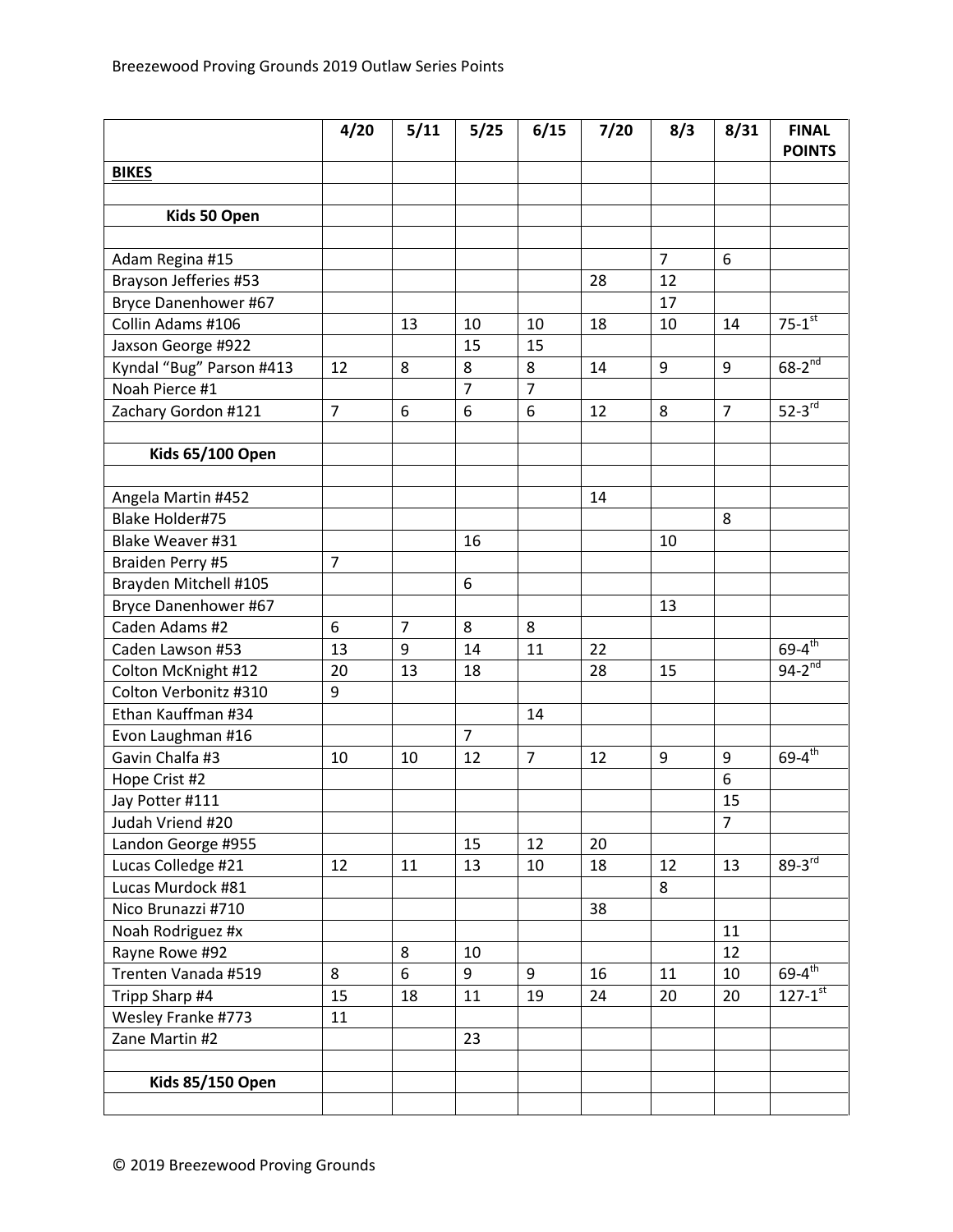| Aiden Hoeft #11          |                |                |                | 6              |    |                |                |                        |
|--------------------------|----------------|----------------|----------------|----------------|----|----------------|----------------|------------------------|
| Andrew Conklin #58       |                |                |                | 12             |    |                |                |                        |
| Anthony Smith #21        | 16             |                |                |                |    |                |                |                        |
| Braden Hintenberger #027 | 24             |                | 23             |                |    |                |                |                        |
| Brenden Vansant #190     | 17             | 17             | 16             | 23             | 36 | 19             | 18             | $146 - 1^{st}$         |
| Caleb Allebaugh #113     | 19             |                | 18             | 18             | 28 | 17             | 20             | $120-2^{nd}$           |
| Carson Cahill #567       |                |                |                | 13             |    |                |                |                        |
| Clay Mercer #11          |                |                |                |                |    | 24             | 25             |                        |
| Cody McCraw              | 15             |                | 10             |                |    |                |                |                        |
| Cole Kranson #x          |                |                |                | 10             |    |                |                |                        |
| Colton McKnight #12      | 14             | 8              | 15             |                | 20 | 16             |                | $73-5$ <sup>th</sup>   |
| Colton Verbonitz #310    |                |                |                |                |    | 8              | $\overline{7}$ |                        |
| Dakota Yeakle #24        |                |                |                | 15             | 22 | 15             | 14             |                        |
| David Swinger #773       | 10             |                | 13             |                |    | 9              | 11             |                        |
| Drayce King #833         |                |                |                |                | 30 |                |                |                        |
| Ezra Fresques #328       | 8              |                |                |                |    |                |                |                        |
| Gavin Chalfa #306        |                |                |                |                |    |                | 6              |                        |
| Isaac Frye #16           |                |                |                |                |    |                | 17             |                        |
| Jay Potter #111          |                |                |                |                |    |                | 9              |                        |
| Jordan Tayman#22         |                |                |                |                |    | 11             |                |                        |
| Justin Fandl #26         | 6              | 12             |                |                |    |                |                |                        |
| Kyle Cunningham #219     | 12             |                |                |                |    |                |                |                        |
| Landon George #955       |                |                | 8              | 8              |    |                |                |                        |
| Nash Peterson #14        |                |                |                |                |    |                | 15             |                        |
| Nico Brunazzi #712       |                |                |                |                | 32 |                |                |                        |
| Odin Cretin #108         | 9              | 9              | 9              |                | 18 | 10             |                | $55 - 6$ <sup>th</sup> |
| Parker Nowell #12        |                |                |                | 9              |    | $\overline{7}$ |                |                        |
| R Jay Dobson #65         | 13             | 10             | 11             | 14             | 14 | 14             | 12             | $88 - 4^{th}$          |
| Reid Jenkins #7          |                |                |                |                |    |                | 16             |                        |
| TJ Delawder #407         | $\overline{7}$ | 6              | $\overline{7}$ | $\overline{7}$ |    | 6              |                | 33                     |
| Trent Hazelton #723      |                |                |                | 11             | 16 | 13             | 10             |                        |
| Trenton Martin #245      |                |                |                |                | 26 |                |                |                        |
| Tripp Sharp #4           | 11             | $\overline{7}$ | 12             | 16             | 24 | 12             | 13             | $95-3$ <sup>rd</sup>   |
| Wesley Franke #773       |                |                |                |                |    |                | 8              |                        |
| Wyatt Rotz #166          |                |                |                |                | 46 |                |                |                        |
| Zane Martin #28          |                |                | 14             |                |    |                |                |                        |
|                          |                |                |                |                |    |                |                |                        |
| <b>Kool Boy</b>          |                |                |                |                |    |                |                |                        |
|                          |                |                |                |                |    |                |                |                        |
| Anthony Smith #21        | 10             |                |                |                | 26 |                |                |                        |
| Austin Dotson #69        |                | $\overline{7}$ |                | 9              |    |                | $\overline{7}$ |                        |
| Brady Lanzendorfer #754  |                |                |                |                |    | 15             | 21             |                        |
| Brendan Vansant #190     |                |                |                |                |    |                | 15             |                        |
| Broc Bonamo #221         | 9              | 11             |                |                |    |                |                |                        |
| Caleb Allebaugh #113     |                |                |                |                |    |                | 22             |                        |
| Chase Bonamo #211        |                | 15             | 14             |                |    |                |                |                        |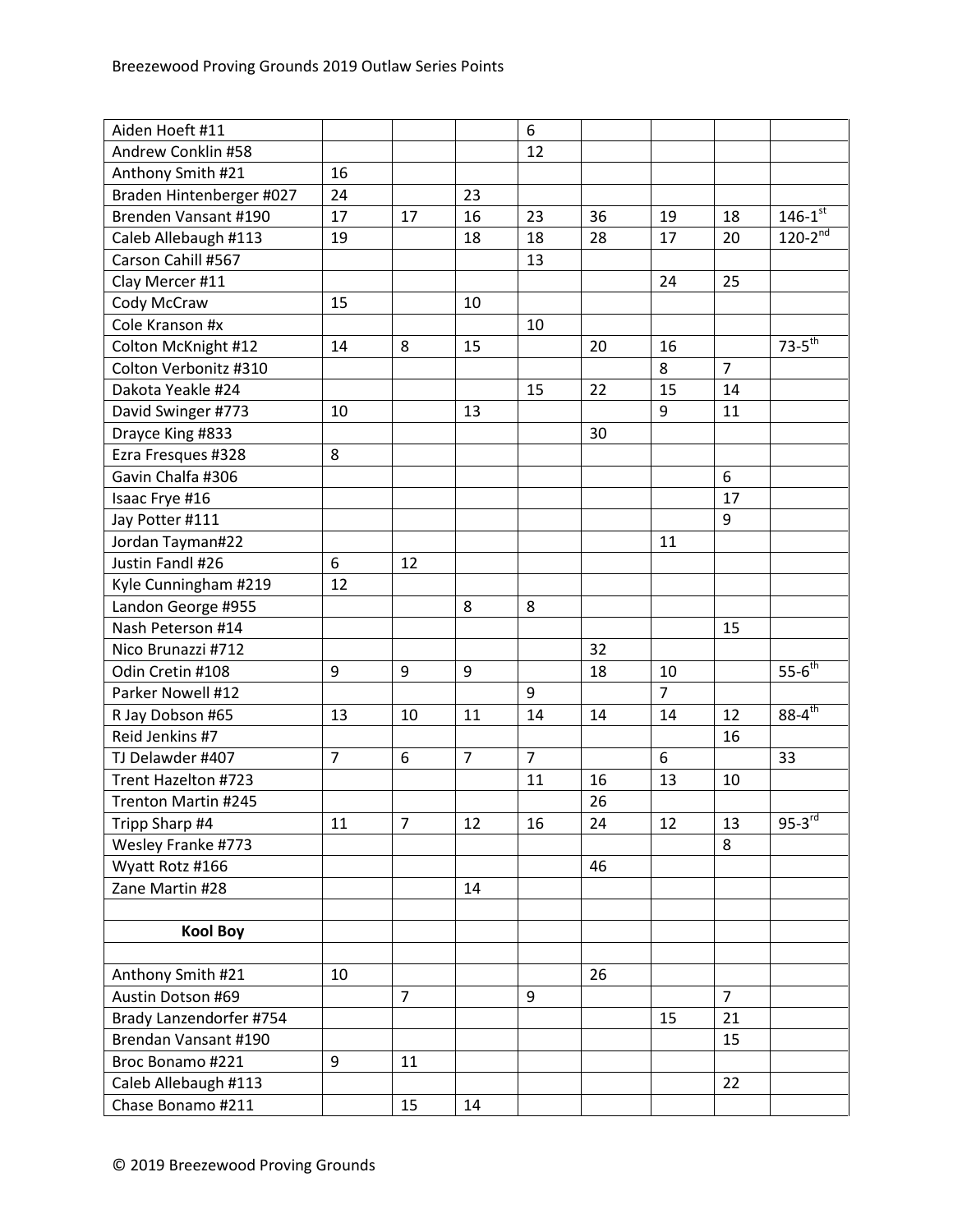| Clay Mercer#11           |                |                |                |                |    | 25             | 23 |                        |
|--------------------------|----------------|----------------|----------------|----------------|----|----------------|----|------------------------|
| Cody McCraw #77          | 8              |                |                |                |    |                |    |                        |
| Cooper Gordan #16        |                |                |                | 25             |    |                |    |                        |
| Dakota Yeakle #24        |                |                |                |                |    | 9              | 8  |                        |
| Dane Shaw #916           | 16             | 16             | 13             |                | 24 | 16             |    | $85-5$ <sup>th</sup>   |
| Dayne Miller #28         | 25             | 17             | 16             | 18             | 30 | 18             | 19 | $143 - 2^{nd}$         |
| Devin Halaburda #120     | 13             | 10             |                |                | 28 | 12             | 14 | $77 - 6$ <sup>th</sup> |
| Drayce King #833         |                |                |                |                | 22 |                |    |                        |
| Ethan Schwartz #826      | 18             | 19             |                | 16             | 32 | 14             |    | $99-3^{rd}$            |
| Ezra Fresques #328       | 14             | 18             |                |                | 14 | 17             | 9  | 72                     |
| Gauge Keith #22          |                |                |                | 10             |    |                |    |                        |
| Hunter Jaworski #111     |                |                |                |                |    |                | 20 |                        |
| Isaac Frye #16           |                |                |                |                |    |                | 11 |                        |
| Isaac Ivosevich #23      |                |                | 10             |                |    |                | 10 |                        |
| Jared Scott #42          | 17             | 14             |                |                |    |                |    |                        |
| Jason Glaze #26          |                | 9              | 8              |                |    |                |    |                        |
| Joshua Moore #247        |                | 26             |                |                |    |                |    |                        |
| Kaige Norris #22         | 12             |                |                | 13             |    |                |    |                        |
| Kyle Cunningham #219     |                |                | 12             | 15             | 20 | 11             | 18 | 76                     |
| Leigha Rotz #91          |                |                |                | 17             |    |                |    |                        |
| Logan Beachley #804      |                |                | $\overline{7}$ | 8              |    | $\overline{7}$ |    |                        |
| Matthew Vansant #189     | 20             | 21             | 21             | 20             | 38 | 20             | 25 | $165 - 1^{st}$         |
| Nathan Whittington #151  |                |                |                |                |    |                | 17 |                        |
| R Jay Dobson #65         | 11             | 8              |                | 11             |    | 8              | 6  | 44                     |
| Reid Jenkins #7          |                |                |                |                |    |                | 13 |                        |
| Scott Gray #12           | 15             | 12             | 11             | 14             | 16 | 10             | 12 | $90-4^{\overline{th}}$ |
| Tate Elliot #137         |                |                |                |                |    |                | 30 |                        |
| TJ Notarianni #4         |                | 13             | 9              | 12             |    | 13             | 16 | 63                     |
| Travis Martin #245       |                |                |                |                | 18 |                |    |                        |
| Trent Martin #45         |                |                |                |                | 34 |                |    |                        |
| Wyatt Rotz #x            |                |                |                |                | 48 |                |    |                        |
|                          |                |                |                |                |    |                |    |                        |
| Two Stroke Only Open     |                |                |                |                |    |                |    |                        |
|                          |                |                |                |                |    |                |    |                        |
| Braden Hintenberger #027 |                |                | 9              |                |    |                |    |                        |
| Brandon Mock #353        |                |                |                |                |    |                | 10 |                        |
| Broc Bonamo #221         | $\overline{7}$ | $\overline{7}$ |                |                |    |                |    |                        |
| Carson Cahill #567       |                |                |                | 6              |    |                |    |                        |
| Chase Linaweaver #727    |                |                |                |                | 14 |                |    |                        |
| Clay Haulman #631        |                |                | 18             | 12             |    |                |    |                        |
| Dale Lewis #11           | 14             |                |                | 14             |    |                |    |                        |
| Dayne Miller #28         | 11             |                | 11             | 10             | 18 | 11             | 8  | $69-4^{\text{th}}$     |
| Devin Halaburda #120     |                | 8              |                |                |    |                |    |                        |
| Dustin Mallow #58        |                | 21             |                |                | 42 | 20             |    |                        |
| Erik Trostle #1          |                |                |                |                |    |                |    |                        |
|                          |                |                |                | $\overline{7}$ |    |                |    |                        |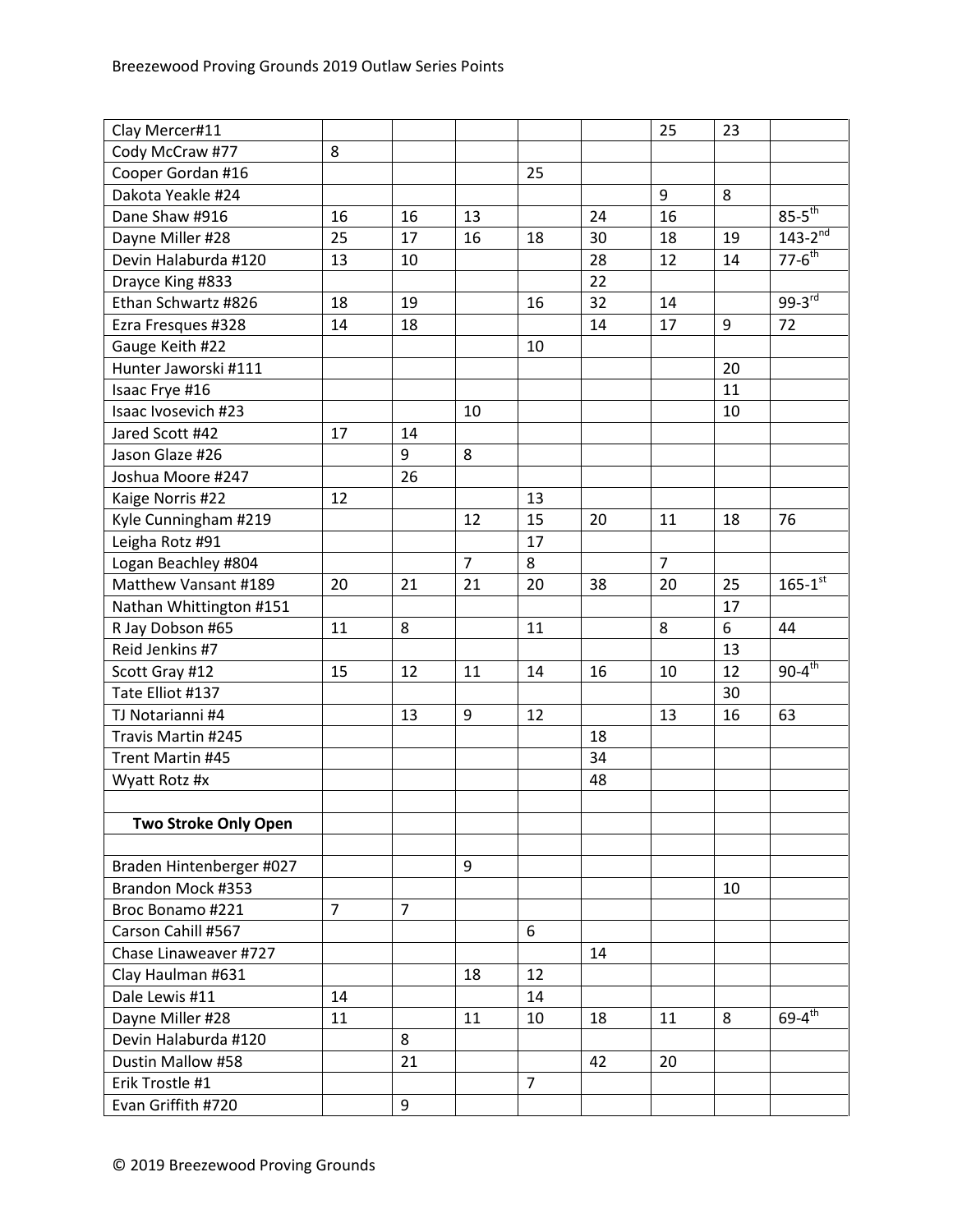| Ezra Fresquez #328      |    | 12              |                 |                 | 22              | 9               |                 |                         |
|-------------------------|----|-----------------|-----------------|-----------------|-----------------|-----------------|-----------------|-------------------------|
| Grace Payne #12         | 10 |                 | $\overline{7}$  |                 | 12              |                 |                 |                         |
| Henry Moore #262        | 12 |                 |                 |                 |                 |                 |                 |                         |
| Hunter Jaworski #111    |    |                 |                 |                 |                 |                 | 6               |                         |
| Hunter Shriner #20      |    |                 |                 |                 |                 |                 | 17              |                         |
| Jason Hawkins #523      |    |                 |                 | 9               |                 |                 |                 |                         |
| Jason Trevenen #74      | 9  |                 |                 |                 |                 |                 |                 |                         |
| Jeffrey Bennett #17     |    | 13              |                 |                 |                 |                 |                 |                         |
| Justin Strubel #775     |    |                 |                 | 21              |                 |                 |                 |                         |
| Kaleb Rudy #121         |    | 10              |                 |                 |                 |                 |                 |                         |
| Kyle Weir #1999         |    |                 |                 |                 |                 | 8               |                 |                         |
| Leigha Rotz #91         |    |                 |                 |                 | 20              |                 |                 |                         |
| Mason Guelich #691      | 8  | 11              | 10              | 11              | 24              | 10              | 9               | $83 - 2^{nd}$           |
| Matt Conoway #45        |    |                 |                 |                 |                 |                 | $\overline{7}$  |                         |
| Nicholas Luedtke #7     |    |                 | 8               |                 |                 |                 |                 |                         |
| Randy Lawson #209       | 16 | 14              | 13              | 16              | 28              | 13              |                 | $100 - 1$ <sup>st</sup> |
| Scott Martin #45        |    |                 |                 |                 | 16              |                 |                 |                         |
| Skylar Whittington #259 | 21 |                 |                 |                 | 32              |                 |                 |                         |
| Steven Frye #49         |    |                 |                 |                 |                 | 6               |                 |                         |
| Steven Sheletz#799      |    |                 |                 |                 |                 | $\overline{7}$  |                 |                         |
| Steven Streletz #799    |    |                 |                 | 8               |                 |                 |                 |                         |
| Tate Elliot #137        |    |                 |                 |                 |                 |                 | 12              |                         |
| Trent Yoder #428        |    |                 |                 |                 |                 | 15              |                 |                         |
| Wyatt Johnson #124      | 13 | 16              |                 | 13              | 26              | 12              |                 | $80-3rd$                |
|                         |    |                 |                 |                 |                 |                 |                 |                         |
| <b>Women Open</b>       |    |                 |                 |                 |                 |                 |                 |                         |
|                         |    |                 |                 |                 |                 |                 |                 |                         |
| Cassie Rupp #09         | 13 | 13              | 12              | 8               | 14              | 11              |                 | $71-1$ <sup>st</sup>    |
| Debra Meszaros #59      | 8  | 6               | $\overline{7}$  |                 |                 |                 |                 |                         |
| Julie Strubel #335      | 6  |                 |                 |                 |                 |                 |                 |                         |
| Julie Strubel #335      |    |                 |                 | 6               |                 |                 |                 |                         |
| Leigha Rotz #91         |    |                 |                 | 13              | 24              |                 |                 |                         |
| Robyn Greer #919        |    | 8               |                 |                 |                 |                 |                 |                         |
|                         |    |                 |                 |                 |                 |                 |                 |                         |
|                         |    |                 |                 |                 |                 |                 |                 |                         |
| <b>Trophy Open</b>      |    |                 |                 |                 |                 |                 |                 |                         |
|                         |    |                 |                 |                 |                 |                 |                 |                         |
| Adam Miller #57         |    | 3 <sup>rd</sup> | 7 <sup>th</sup> |                 |                 |                 |                 |                         |
| Austin Hollen #224      |    | 7 <sup>th</sup> |                 |                 |                 |                 |                 |                         |
| Ben Cunningham #501     |    |                 |                 |                 |                 |                 | $2^{nd}$        |                         |
| Brandon Slebodnick #4   |    |                 |                 | 9 <sup>th</sup> |                 | 6 <sup>th</sup> |                 |                         |
| Brody Shields #29       |    |                 |                 |                 |                 |                 |                 |                         |
|                         |    |                 |                 | 5 <sup>th</sup> |                 |                 |                 |                         |
| Chase Linaweaver#727    |    |                 |                 |                 |                 | 4 <sup>th</sup> |                 |                         |
| Chuck Hropovich #09     |    | 8 <sup>th</sup> | $q^{th}$        | 8 <sup>th</sup> | 3 <sup>rd</sup> |                 | 4 <sup>th</sup> |                         |
| Colt Shannon #220       |    |                 | 3 <sup>rd</sup> | 7 <sup>th</sup> |                 |                 |                 |                         |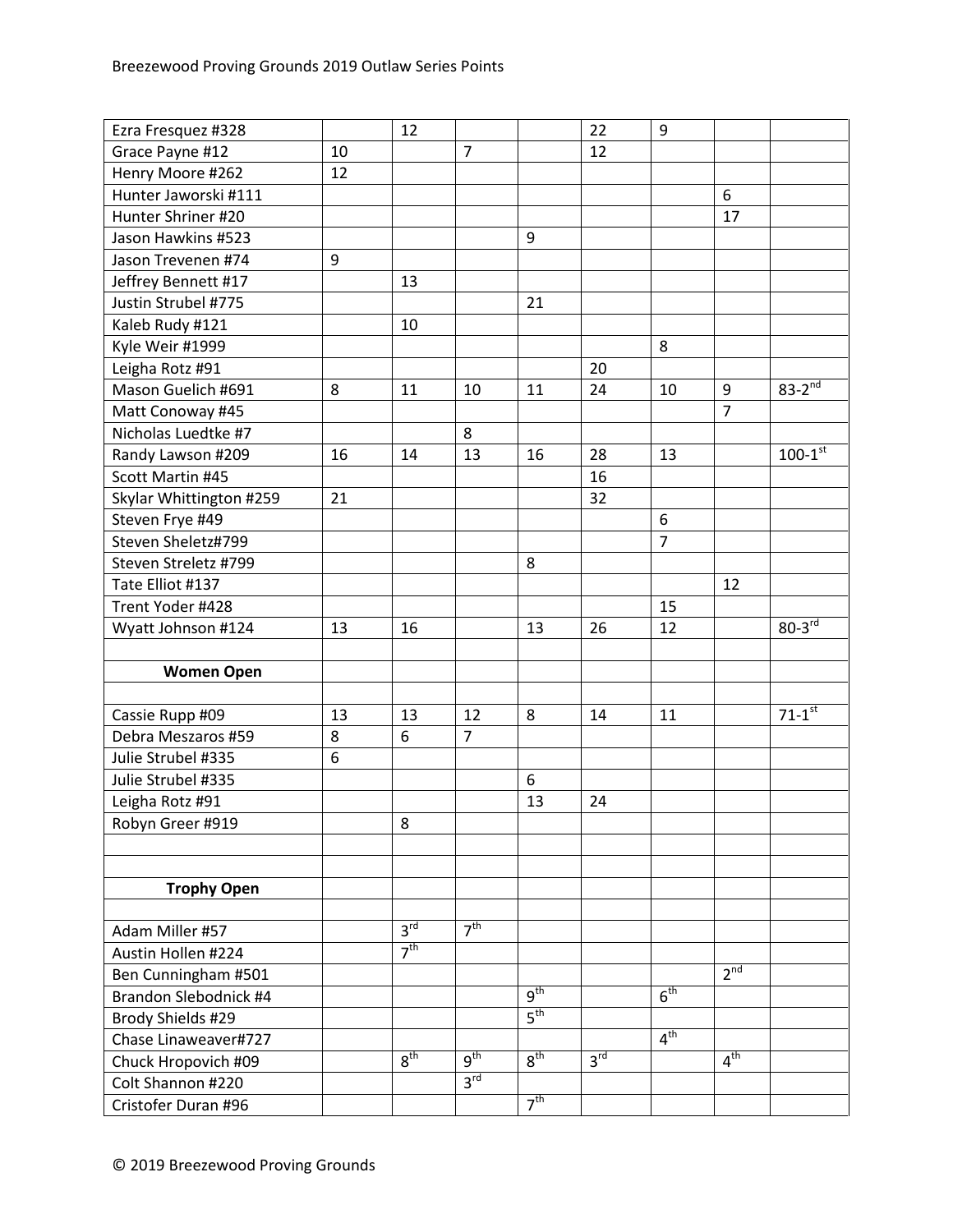| Damon McCoy #x                   |                 |                      |                      | 1 <sup>st</sup>       |                 |                      |                 |                |
|----------------------------------|-----------------|----------------------|----------------------|-----------------------|-----------------|----------------------|-----------------|----------------|
| Derrick Hobbs #827               |                 | $10^{th}$            |                      |                       |                 |                      |                 |                |
| Devin Lykens #04                 |                 |                      |                      | 2 <sup>nd</sup>       |                 |                      |                 |                |
| Donovan Pierce #30               |                 | 6 <sup>th</sup>      |                      |                       | 4 <sup>th</sup> | 5 <sup>th</sup>      |                 |                |
| Dustin Mallow #58                | $2^{nd}$        |                      | 4 <sup>th</sup>      |                       |                 | 3 <sup>rd</sup>      |                 |                |
| Greg Asher #413                  |                 |                      | 1 <sup>st</sup>      |                       |                 |                      |                 |                |
| Hunter Hillyard #321             | 3 <sup>rd</sup> | 2 <sup>nd</sup>      |                      |                       |                 |                      |                 |                |
| Jacob Burger #716                |                 | $11^{th}$            | 13 <sup>th</sup>     |                       |                 |                      |                 |                |
| Jarrett Bellison #613            |                 |                      | 16 <sup>th</sup>     | $10^{\text{th}}$      |                 |                      |                 |                |
| Jason Hawkins #523               | 8 <sup>th</sup> |                      | $12^{th}$            |                       |                 |                      |                 |                |
| Johnathan Wells#481              |                 |                      |                      |                       |                 | 1 <sup>st</sup>      |                 |                |
| Josh Howser #718                 | 1 <sup>st</sup> |                      | 6 <sup>th</sup>      |                       | 1 <sup>st</sup> | 2 <sup>nd</sup>      | 1 <sup>st</sup> |                |
| Joshua Hurst #41                 |                 |                      |                      | 6 <sup>th</sup>       |                 | 8 <sup>th</sup>      |                 |                |
| Layne Pitta #124                 |                 | 9 <sup>th</sup>      |                      |                       |                 |                      |                 |                |
| Michael Stewart #134             |                 | 4 <sup>th</sup>      |                      |                       |                 |                      |                 |                |
| Nathan Whittington #151          | 5 <sup>th</sup> |                      |                      |                       |                 |                      |                 |                |
| Paul Hrubochak #735              |                 |                      | 8 <sup>th</sup>      |                       |                 |                      |                 |                |
| Richard Amari #7                 | 6 <sup>th</sup> | 5 <sup>th</sup>      | $11^{th}$            | 4 <sup>th</sup>       | $2^{nd}$        |                      |                 |                |
| Seth Jarvie #x                   |                 |                      | 2 <sup>nd</sup>      |                       |                 |                      |                 |                |
| Stash Breinich #158              | 7 <sup>th</sup> |                      | 14 <sup>th</sup>     |                       |                 | 7 <sup>th</sup>      | 5 <sup>th</sup> |                |
| Tim Notarianni #32               |                 |                      | 16 <sup>th</sup>     |                       |                 |                      |                 |                |
| TJ Notarianni #4                 |                 |                      | 15 <sup>th</sup>     |                       |                 |                      |                 |                |
| Tyler Adams #710                 |                 |                      |                      |                       |                 |                      | 3 <sup>rd</sup> |                |
| Zach Coons #69                   | 4 <sup>th</sup> | 1 <sup>st</sup>      | 5 <sup>th</sup>      | 3 <sup>rd</sup>       |                 |                      |                 |                |
|                                  |                 |                      |                      |                       |                 |                      |                 |                |
| 250 Beginner                     |                 |                      |                      |                       |                 |                      |                 |                |
|                                  |                 |                      |                      |                       |                 |                      |                 |                |
| Andy Claar #247                  |                 |                      | $\overline{7}$       | 11                    |                 |                      |                 |                |
| Austin Monroe #6                 |                 |                      | 10                   | 8                     | 22              |                      |                 |                |
| Austin Straub #49                |                 |                      |                      |                       | 20              |                      |                 |                |
| <b>Bolton Molonos Zomaua #23</b> | 19              |                      |                      |                       |                 |                      |                 |                |
| <b>Brady Chrisko #538</b>        |                 | $31-1$ <sup>st</sup> | $27 - 2^{nd}$        | $27 - 1$ <sup>s</sup> |                 |                      |                 | <b>Bump</b>    |
| Brandon Beam #16                 |                 | $25 - 3^{rd}$        | $25-2$ <sup>nd</sup> |                       |                 |                      |                 |                |
| Brandon Lehman #149              |                 |                      |                      |                       |                 |                      | 8               |                |
| Brandon Pritchard #71x           | 13              | 9                    |                      |                       |                 |                      | 15              |                |
| Brandon Slebodnick #40           |                 | 19                   |                      | 18                    |                 | 31                   |                 |                |
| Brayden Pohlhous #95             |                 |                      |                      |                       |                 |                      | 28              |                |
| Bryan Michaels #295              |                 |                      |                      | 7                     |                 |                      |                 |                |
| Cesar Checha #127                | 10              |                      |                      |                       |                 |                      |                 |                |
| Chase Bonamo #211                |                 |                      | 12                   |                       |                 |                      |                 |                |
| Chris Brumbaugh #238             | 18              |                      |                      |                       | 52              | 30                   | 13              |                |
| Chris Hazelton #65               | 27              | 23                   | 22                   | $20-3$ <sup>rd</sup>  | 50              | $32-3$ <sup>rd</sup> | 20              | $194 - 1^{st}$ |
| Chris Sigler #711                |                 |                      |                      |                       |                 |                      | 10              |                |
| Clay Mercer#11                   |                 |                      |                      |                       |                 |                      |                 |                |
|                                  |                 |                      |                      |                       |                 | $34-2$ <sup>nd</sup> | 23              |                |
| Colby Troutman #555              | 16              | 11                   | 16                   | 17                    | 36              | 10                   | 19              | 125            |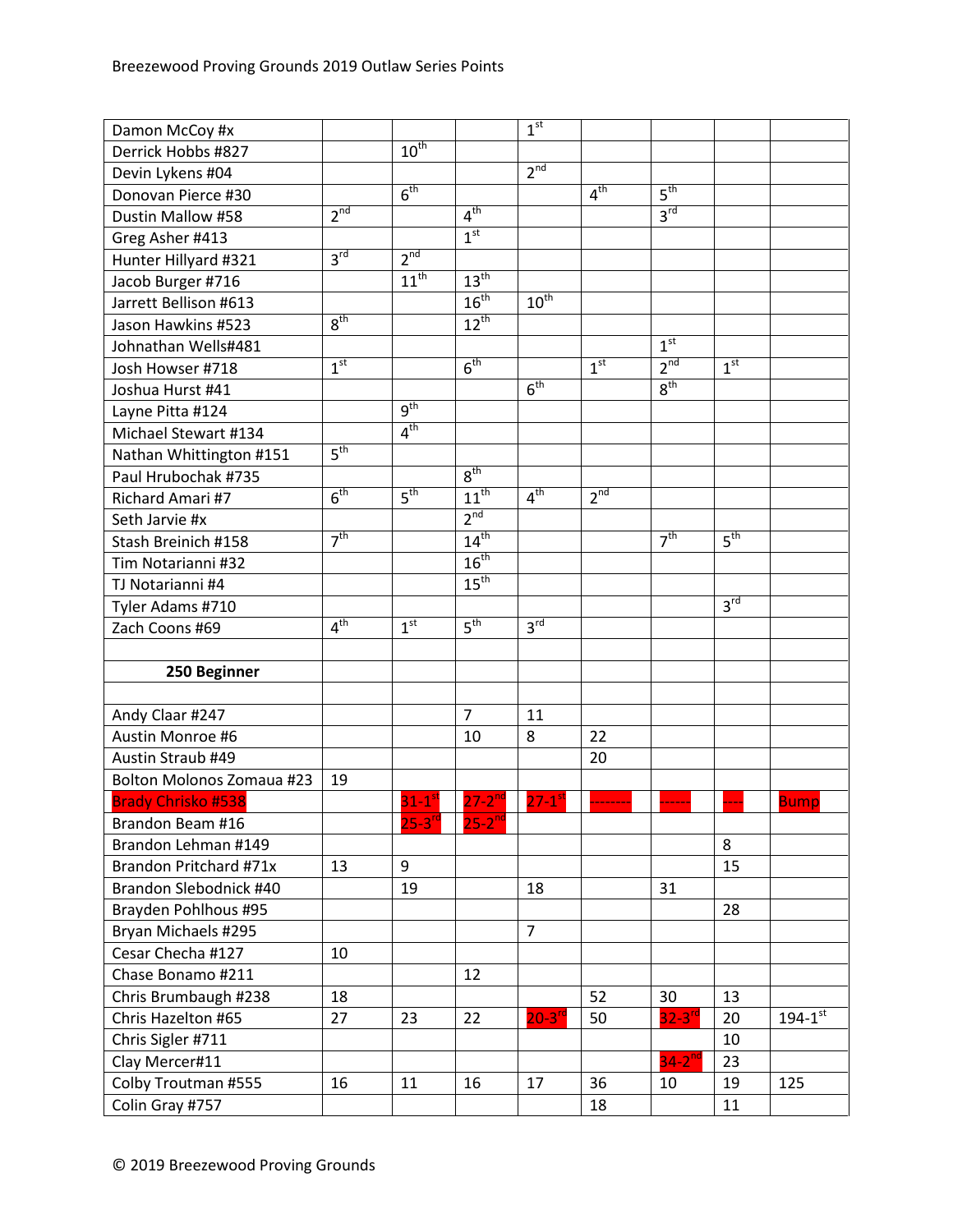| Colton Walls #1            |                      |                | 19                   | 19                   |                     |                |    |                |
|----------------------------|----------------------|----------------|----------------------|----------------------|---------------------|----------------|----|----------------|
| Dane Shaw #916             | 17                   | 14             | 13                   |                      | 40                  | 26             |    | 110            |
| David Pineda #173          |                      | 22             |                      |                      |                     |                |    |                |
| David Wood #111            |                      |                |                      |                      |                     | $\overline{7}$ |    |                |
| Dawson Ziegler #38         | $25-3^{rd}$          | 22             | 21                   |                      |                     | 24             |    |                |
| Derek Haller #648          |                      |                | 13                   |                      |                     |                |    |                |
| Derek Richards #202        |                      | 10             | 18                   | 13                   | 26                  | 15             |    | 82             |
| Deric Clark #84            | 21                   | 18             | 17                   | $20 - 3^{rd}$        |                     |                | 21 | 97             |
| Devin Halaburda#120        |                      |                |                      |                      |                     | 27             | 16 |                |
| Devin Meyer#7              |                      |                |                      |                      | 48                  |                |    |                |
| Devin Myer #7              |                      |                |                      |                      |                     |                | 12 |                |
| Doug Frable #92x           |                      | $\overline{7}$ | 8                    | 10                   |                     |                |    |                |
| Drew Emerick #37           | 13                   | 11             |                      |                      |                     | 16             |    |                |
| Dylan Becker #87           |                      |                |                      |                      | 24                  |                |    |                |
| Dylan Neidert #9           |                      |                |                      |                      |                     |                | 8  |                |
| Edin Folgar #22            | 11                   |                | 9                    |                      |                     |                |    |                |
| Enrique #10                |                      | 13             |                      | 14                   |                     |                |    |                |
| Eric Swiger #107           |                      |                |                      | 10                   |                     | 14             | 15 |                |
| Ethan Schwartz#826         |                      |                |                      |                      |                     | 19             |    |                |
| Evan Griffith #720         |                      | 15             |                      |                      |                     |                |    |                |
| Ferdy Medrano #920         |                      | 23             |                      |                      |                     |                |    |                |
| <b>Gage Allebaugh #118</b> | 23                   |                | $30-1$ <sup>st</sup> | $27-1$ <sup>st</sup> | $62 - 2nd$          |                |    | <b>Bump</b>    |
| Glenn Smith #8             | 16                   |                |                      |                      |                     |                |    |                |
|                            |                      |                |                      |                      |                     |                |    |                |
| Greg Seltzer #10           |                      | 16             | $25 - 3^{rc}$        | $22 - 2^{nd}$        | 30                  | 29             | 6  | $128 - 5^{th}$ |
| Hunter Shannon #5          |                      | 16             | 23                   |                      |                     |                |    |                |
| Isaac Born #116            | 20                   | 21             |                      |                      |                     |                |    |                |
| Isaac Ivosevich #23        |                      |                | 11                   |                      |                     |                | 16 |                |
| Jacob Barton #47           |                      | 8              |                      |                      |                     |                |    |                |
| Jason Glaze #26            |                      |                | 14                   | 11                   |                     | 12             | 11 |                |
| Jason Riddleberger#26      |                      |                |                      |                      |                     |                | 13 |                |
| Javier Mejia #84           |                      | 8              |                      |                      |                     |                |    |                |
| Jeffrey Bennett #17        | $31-1$ <sup>st</sup> | 18             |                      |                      | $72-1$ <sup>s</sup> |                |    |                |
| Jeremy McCauley #103       | 15                   | 10             | 18                   | 16                   |                     |                |    |                |
| Jordan Welliver #1x        |                      |                |                      |                      |                     |                | 17 |                |
| Josh Phillips #51          |                      |                |                      |                      |                     |                | 14 |                |
| Josh Stringfellow #61      |                      |                |                      | 8                    |                     |                |    |                |
| Joshua Moore #247          |                      | $27 - 2^{nd}$  |                      |                      |                     |                |    |                |
| Justin Wright #17          |                      |                |                      |                      |                     |                | 18 |                |
| <b>Kike #10</b>            |                      |                | 14                   |                      |                     |                |    |                |
| Kyle Cunningham #219       |                      |                |                      | 16                   | 44                  | 20             | 21 |                |
| Lance Hughes #48           |                      | 9              | 20                   |                      |                     |                |    |                |
| Levi Bisel #39             | 23                   | 20             |                      |                      |                     | 11             |    |                |
| Logan Beachley #804        | 10                   | 6              |                      |                      |                     |                |    |                |
| Logan Rummel#133           |                      |                |                      |                      |                     | $39 - 1^{s}$   |    |                |
| Matt Adams #9x             |                      | 17             | 22                   | 19                   |                     | 6              |    |                |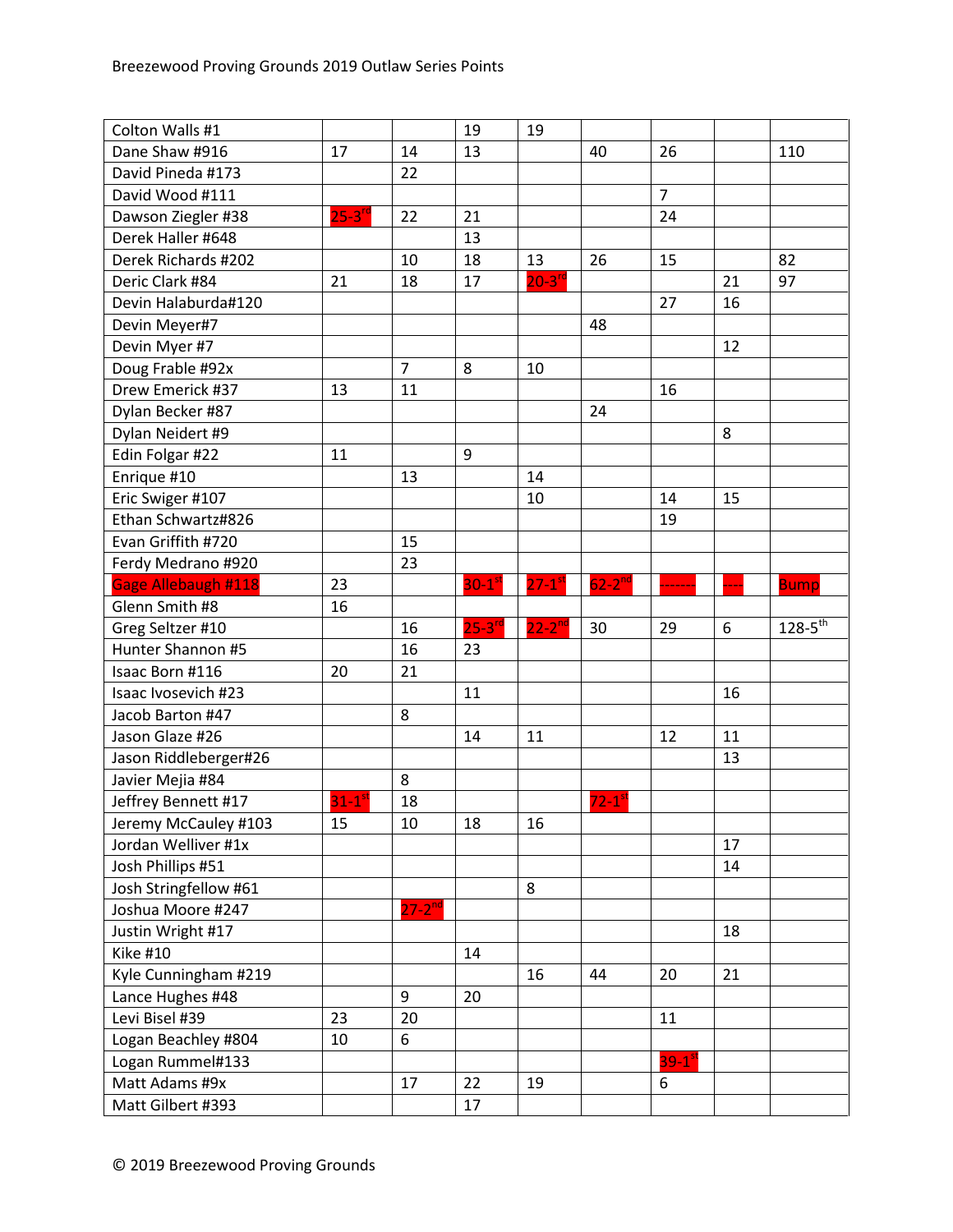| Matthew Phillips #41      | 14                     |                      |                       | 15          | 46       | 28 | 23             | $126 - 6^{th}$ |
|---------------------------|------------------------|----------------------|-----------------------|-------------|----------|----|----------------|----------------|
| Michael Scott #223        |                        | 24                   |                       |             |          |    |                |                |
| Nathan Whittington #151   |                        |                      |                       |             |          |    | 20             |                |
| Noah Giles #115           | 20                     | 14                   | 21                    | 17          | 56       | 17 |                | $145 - 2^{nd}$ |
| Paul Mosko #153           |                        |                      | 9                     |             |          |    |                |                |
| Peter McDougall #391      |                        |                      | 11                    |             |          |    |                |                |
| Rayner Guzman #484        | 15                     | 12                   | 12                    |             |          |    |                |                |
| Richard Smith #117        |                        | 19                   |                       | 18          |          |    |                |                |
| RJ Wilson #114            |                        |                      |                       |             |          | 8  |                |                |
| Robert Schiller #3        | 12                     | 6                    | 10                    |             |          |    |                |                |
| Robert Winter #43         |                        |                      |                       |             |          |    | 19             |                |
| Ronnie Beltowski #52      | 12                     |                      |                       |             |          |    | 9              |                |
| Ryan Gerczak #6           |                        |                      |                       | 9           |          |    | 10             |                |
| Sam Wilson #131           | 21                     |                      |                       |             | 54       |    |                |                |
| Scott Gray #12            | 14                     | 12                   | 15                    | 13          | 38       | 9  | 17             | 118            |
| Scott Walter #714         | 11                     | $\overline{7}$       |                       |             | 16       |    | $\overline{7}$ |                |
| Tanner Adams #72          | $32 - 1$ <sup>st</sup> | $26 - 2^{nd}$        |                       |             |          |    |                |                |
| Tate Elliot #137          |                        |                      |                       |             |          |    | 28             |                |
| Thorn Brothers#257        |                        |                      |                       |             |          | 23 |                |                |
| Tim Double#98             |                        |                      |                       |             |          | 22 | 9              |                |
| TJ Martin #386            | 18                     | $24-3$ <sup>rd</sup> | 16                    |             |          |    |                |                |
| TJ Notarianni #4          |                        |                      |                       | 14          |          |    |                |                |
| Tom Terrill #360          |                        |                      |                       | 12          |          |    |                |                |
| Travis Mclaughlin #71     | 19                     | 13                   | 24                    | 15          | 34       | 18 | 14             | $137 - 3^{rd}$ |
| Travis Ritter #420        | 22                     | 17                   | 19                    | 12          | 32       | 13 | 18             | $133 - 4^{th}$ |
| Travis Weisner #799       | 22                     |                      | $23-3^{\circ}$        |             |          |    |                |                |
| Trevor Cramer #8          |                        |                      |                       | 9           |          | 21 |                |                |
| <b>Tyler Adams #710</b>   | $24-3$ <sup>rd</sup>   |                      |                       | $22-2^{nd}$ | $58-3rd$ |    |                | <b>Bump</b>    |
| Tyler Asher #613          |                        |                      | 8                     |             |          |    |                |                |
| Tyler Bobik #122          | $24-2^{nd}$            | 15                   |                       |             |          |    |                |                |
| Tyler Hill #512           | 17                     | 21                   | 20                    |             | 42       | 25 | 12             | $137 - 3^{rd}$ |
| Tyler Lanza #182          |                        | 20                   | 15                    |             |          |    |                |                |
| Wilson Berggren #27       |                        |                      |                       |             | 28       |    |                |                |
| Zach Kendig #149          | $26 - 2^{nd}$          | $32-1$ <sup>st</sup> | $32 - 1$ <sup>s</sup> |             |          |    |                | <b>Bump</b>    |
|                           |                        |                      |                       |             |          |    |                |                |
|                           |                        |                      |                       |             |          |    |                |                |
| 450 Beginner              |                        |                      |                       |             |          |    |                |                |
|                           |                        |                      |                       |             |          |    |                |                |
| Andrew Armstrong #46      | $21-2^{nd}$            |                      |                       |             |          |    |                |                |
| Andy Morelli #52          | 17                     | 24                   | 15                    |             |          |    |                |                |
| Austin Brochi #477        |                        |                      |                       | 11          |          |    |                |                |
| Bolton Molonos Zomova #23 | 9                      |                      |                       |             |          |    |                |                |
| Brady Chrisko #538        |                        |                      |                       | 26          |          |    |                |                |
| Brandon Beam #16          |                        |                      | $26-1$ <sup>st</sup>  |             |          |    |                |                |
| Bryan Michaels #295       |                        |                      |                       | 13          |          |    |                |                |
| Cesar Chechol #127        | 11                     |                      |                       |             |          |    |                |                |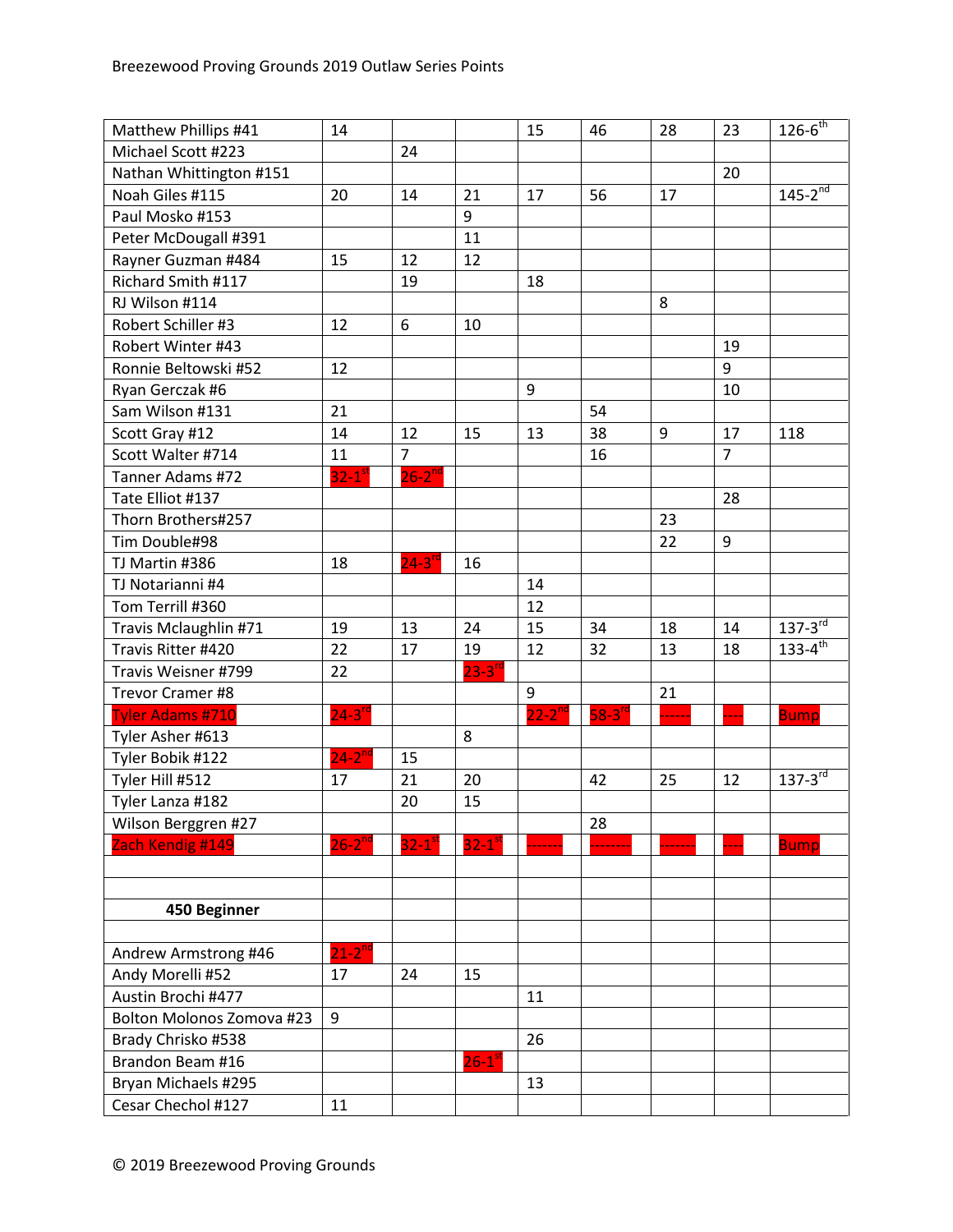| Chance Rayhart #110  | $21-2^{nd}$          |             |             |                      |                      |                      |                |                |
|----------------------|----------------------|-------------|-------------|----------------------|----------------------|----------------------|----------------|----------------|
| Chris Brumbaugh #238 | 16                   |             |             |                      | 22                   |                      | $\overline{7}$ |                |
| Christofer Duran #96 |                      |             |             |                      | $38-2$ <sup>nd</sup> |                      |                |                |
| Colton Walls #1      |                      |             | 10          | 28                   |                      |                      |                |                |
| Cory Bobolsky #18    |                      |             | 16          | 20                   |                      |                      |                |                |
| Cory Rimmey#195      |                      |             |             |                      |                      | 11                   |                |                |
| Cristofer Duran #96  |                      |             |             | $32-3$ <sup>rd</sup> |                      |                      |                |                |
| Daniel Snyder #685   | 10                   |             |             |                      |                      |                      |                |                |
| David Pineda #173    |                      | 21          |             |                      |                      |                      |                |                |
| Dawson Ziegler #38   | 11                   | 13          | 12          |                      |                      | $22 - 3^{19}$        |                |                |
| Dennis Billie #20    | 12                   |             | 12          | 17                   | 16                   |                      |                |                |
| Derek Richards#202   |                      |             |             |                      |                      | 17                   |                |                |
| Dylan Coon #78       |                      |             |             |                      |                      |                      | 20             |                |
| Dylan Snyder #599    |                      |             |             |                      |                      |                      | 11             |                |
| Edin Folgar #22      | 8                    |             | 13          |                      |                      |                      |                |                |
| Enrique #10          | 12                   | 10          |             | 27                   |                      |                      |                |                |
| Ferdy Medrano #920   |                      | 23          |             |                      |                      |                      |                |                |
| Ferdy Sosa #92       | 16                   |             |             |                      |                      |                      |                |                |
| George Billie #35    |                      |             |             | 24                   | 18                   | 20                   |                |                |
| Hunter Wright #2     |                      | 15          | 8           | 19                   |                      |                      |                |                |
| Jack Kuncl#69        |                      |             |             |                      |                      | 21                   | 12             |                |
| Jacob O'Rourke #318  |                      |             |             | 12                   |                      |                      |                |                |
| James Groh #610      | 17                   | 29          | 16          |                      | 30                   | $24-2$ <sup>nc</sup> | 16             | $132 - 3^{rd}$ |
| Jason Hawkins #523   | 13                   | 28          | 17          | 31                   | 26                   | 21                   | 17             | $153 - 1^{st}$ |
| Javier Mejia #84     |                      | 12          |             |                      |                      |                      |                |                |
| Jeffrey Bennett #17  | $26-1$ <sup>st</sup> | $32-2^{nd}$ |             |                      | $48-1$ <sup>st</sup> |                      |                | <b>Bump</b>    |
| Joe Stickler #112    |                      |             |             |                      |                      | 14                   | 15             |                |
| John Conklin #4      |                      | 20          |             |                      |                      |                      |                |                |
| Jordan Bishop #634   |                      | 26          | $21-2^{nd}$ | $39-1$ <sup>st</sup> |                      |                      |                |                |
| Justin Adams #22     |                      | 8           | 14          | 10                   |                      |                      |                |                |
| Justin Allen #929    |                      | $30-3rc$    | 17          |                      |                      |                      | 25             |                |
| Justin Haley #11     |                      |             |             |                      |                      |                      | 18             |                |
| Kenny Callahan #510  |                      |             |             | 14                   |                      |                      |                |                |
| <b>Kike #10</b>      |                      |             | 15          |                      |                      |                      |                |                |
| Levi Bisel #39       | 15                   | 16          |             |                      |                      | 18                   |                |                |
| Levi Haines #514     |                      |             |             |                      |                      |                      | 9              |                |
| Linn McCulley #823   |                      | 17          |             |                      |                      |                      |                |                |
| Logan Rummel#133     |                      |             |             |                      |                      | $29-1^{51}$          |                |                |
| Mark Stewart #47     |                      |             |             | 15                   |                      |                      |                |                |
| Matt Adams #9x       |                      |             |             | 22                   |                      | 16                   |                |                |
| Matt Gilbert #393    |                      |             | 14          |                      |                      |                      |                |                |
| Michael Cox #248     |                      | 11          |             |                      |                      |                      |                |                |
| Michael Hardesty #48 |                      |             |             | 18                   |                      |                      |                |                |
| Michael Vanada #413  | 14                   | 14          |             | 23                   |                      |                      |                |                |
| Mike Seiler #412     |                      |             |             |                      | 14                   | 12                   | 6              |                |
| Nick Robertson #94   | 14                   |             |             |                      |                      |                      |                |                |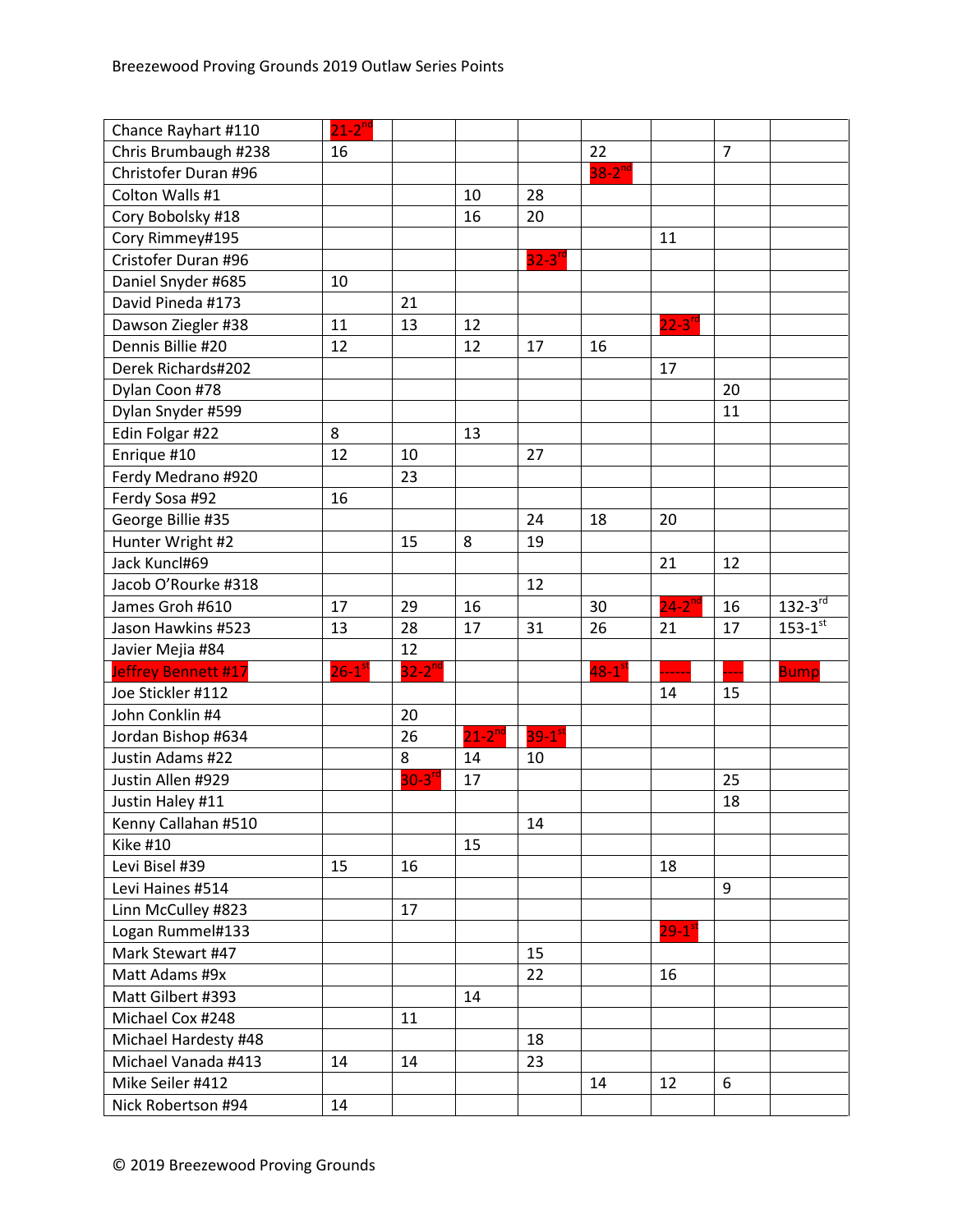| Noah Giles #115            | 15            | 25                   | $21 - 2^{nd}$        | 21            | 32                   |                |    | $114 - 4$ <sup>th</sup> |
|----------------------------|---------------|----------------------|----------------------|---------------|----------------------|----------------|----|-------------------------|
| Noah Padisak #119          |               |                      | 11                   |               |                      |                |    |                         |
| Peter McDougall #391       |               |                      | 13                   |               |                      |                |    |                         |
| Rayner Guzman #484         | 13            | 22                   |                      |               |                      |                |    |                         |
| RJ Wilson #69              |               |                      |                      | 16            |                      | 10             | 10 |                         |
| Robert Winter #43          |               |                      |                      |               |                      |                | 13 |                         |
| Ryan Klotz #10             |               |                      |                      |               | 12                   | 15             |    |                         |
| Ryan Taylor #11            |               | 19                   |                      |               |                      |                |    |                         |
| Sam Wilson #131            | 18            |                      |                      |               | 28                   |                |    |                         |
| Tanner Adams #72           | 9             |                      |                      |               |                      |                |    |                         |
| Thorn Brothers #151        |               | 9                    |                      |               |                      |                |    |                         |
| Travis McLaughlin #71      | 10            | 18                   | 11                   | 25            | 20                   | 13             | 8  | $105-5$ <sup>th</sup>   |
| Travis Ritter #420         | 18            | 27                   | $19 - 3n$            | 29            | 24                   | 19             | 14 | $150-2^{nd}$            |
| Travis Weisner #799        | $19 - 3^{rd}$ |                      | 18                   |               |                      |                |    |                         |
| <b>Tyler Adams #710</b>    | $19 - 3^{rd}$ |                      |                      | $34 - 2^{nd}$ | $44-3$ <sup>rd</sup> |                |    | <b>Bump</b>             |
| Tyler Asher #613           |               |                      | 9                    |               |                      |                |    |                         |
| Zach Kendig #149           |               | $37-1$ <sup>st</sup> | $26-1$ <sup>st</sup> |               |                      |                |    |                         |
| Zach Rienhardt #103        |               |                      | $19 - 3^{10}$        |               |                      |                |    |                         |
| Zach Wendt #293            |               |                      | 18                   | 30            |                      |                |    |                         |
|                            |               |                      |                      |               |                      |                |    |                         |
| 250 Intermediate           |               |                      |                      |               |                      |                |    |                         |
|                            |               |                      |                      |               |                      |                |    |                         |
| Aaron Dravk #607           | 13            |                      |                      |               |                      |                |    |                         |
| Ben Stauffer#335           |               |                      |                      |               |                      | 31             |    |                         |
| <b>Bradley Hopkins #26</b> |               | 19                   | 22                   |               |                      |                |    |                         |
| Brady Lanzendorfer #754    |               | 18                   |                      | 14            |                      | 8              | 10 |                         |
| Brett Pifer #99            |               |                      |                      |               |                      |                | 13 |                         |
| Calob Walls #259           |               |                      | 17                   |               |                      | 14             |    |                         |
| Chris Andrews #325         |               |                      |                      |               | 34                   |                |    |                         |
| Cody Shaffer #23           |               |                      |                      | 13            |                      |                |    |                         |
| Cooper Gordan #16          |               |                      |                      | 27            |                      |                |    |                         |
| Corey Doughten #661        | 24            |                      |                      |               |                      |                |    |                         |
| David Langston #32         |               |                      |                      |               | 14                   |                |    |                         |
| Dayne Miller #28           | 22            | 13                   | 19                   | 15            | 20                   | 21             | 20 | $130 - 3^{rd}$          |
| Donny Mielnick #401        |               |                      | 29                   |               |                      |                |    |                         |
| Donovan Pierce #30         |               | 15                   |                      |               | 12                   | 18             |    |                         |
| Dustin Mallow #58          | 29            |                      |                      |               |                      |                |    |                         |
| Eric Straub #38            |               |                      |                      |               | 30                   |                |    |                         |
| Ezra Fresquez #328         |               | $\overline{7}$       |                      |               | 28                   | 9              | 8  |                         |
| Gage Allebaugh#118         |               |                      |                      |               |                      | 15             | 22 |                         |
| Gage Riggle #101           |               |                      |                      | 11            |                      |                |    |                         |
| Grant Garber #217          |               |                      |                      |               |                      |                | 15 |                         |
| Jacob Barton #47           | 8             |                      |                      |               |                      |                |    |                         |
| Jared Scott #42            |               | 9                    |                      |               |                      |                |    |                         |
| Jason Roush #28x           |               | 6                    | 12                   | 10            |                      | $\overline{7}$ | 11 | 46                      |
| Jayden Shindel#128         |               |                      |                      |               |                      | 11             |    |                         |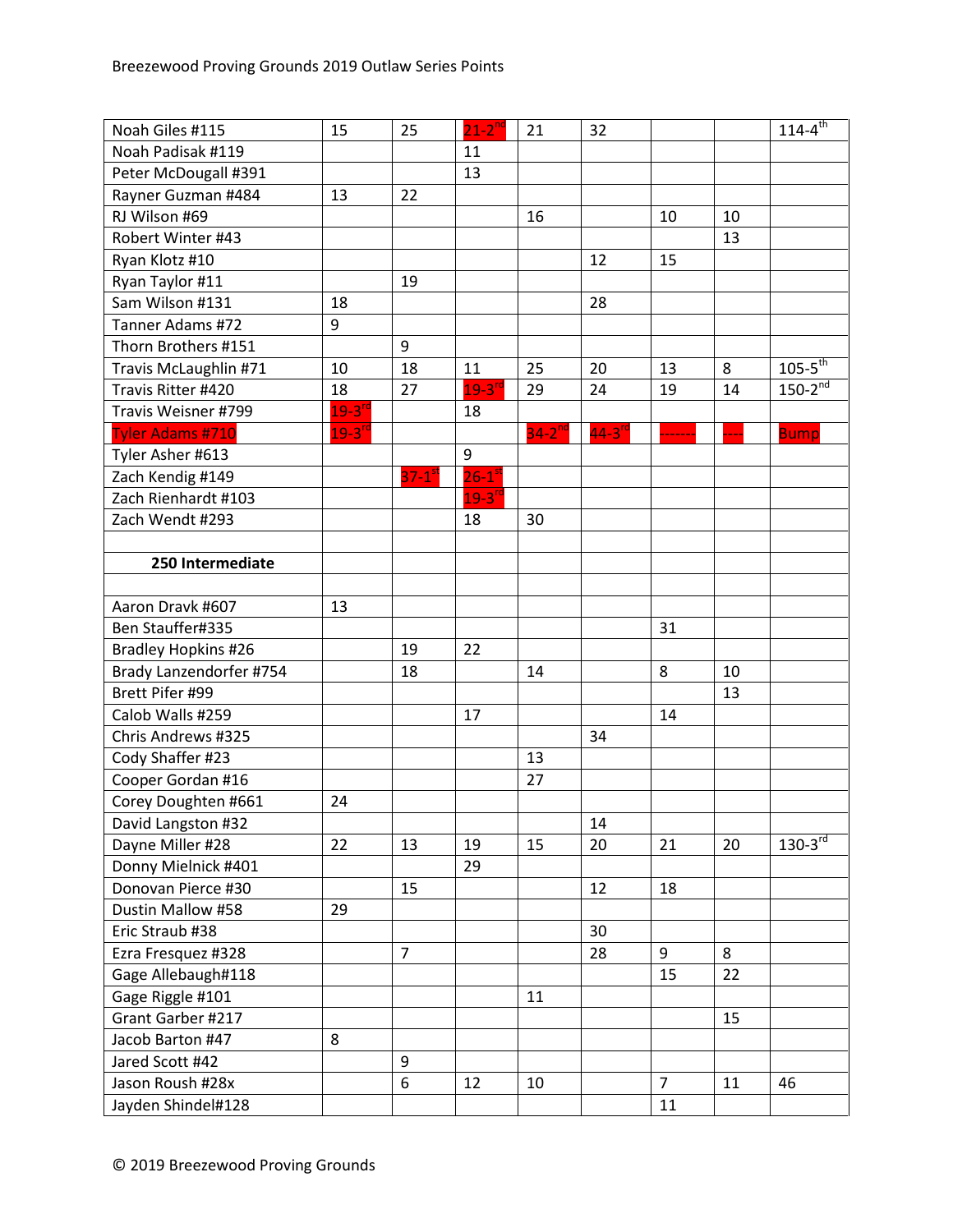| Jeffrey Bennett#17         |                |    |    |    |    | 26 |                |                       |
|----------------------------|----------------|----|----|----|----|----|----------------|-----------------------|
| Justin Verbonitz #410      | 9              |    | 11 | 8  |    |    | 6              |                       |
| Kevin Clark #87            | 10             | 10 | 14 |    | 16 |    | 9              | 59                    |
| Kyle Hott #19              | 15             |    |    |    |    | 12 |                |                       |
| Mark Compton #423          | 17             | 16 | 15 | 16 | 22 | 16 | 16             | $118 - 5^{th}$        |
| Mason Guelich #691         | 16             | 11 | 18 | 18 | 18 | 13 | 18             | $112 - 6^{th}$        |
| Matthew Vansant #189       | 12             | 17 | 24 | 22 | 32 | 19 | 14             | $140 - 2^{nd}$        |
| Michael Novella #319       | 19             | 14 | 9  | 12 |    |    |                |                       |
| Michael Stewart #134       |                | 12 |    |    |    |    |                |                       |
| Nathan Whittington #151    | 11             |    |    |    |    |    |                |                       |
| Noah Hazelton #66          | 18             | 21 | 21 |    | 24 | 20 | 19             | $123 - 4^{\text{th}}$ |
| Scott Garrety#117          |                |    |    |    |    | 17 | 21             |                       |
| Skylar Whittington #259    | 21             |    |    |    | 36 | 24 | 23             |                       |
| Stash Breinich #158        | $\overline{7}$ | 8  | 10 | 9  |    | 6  | $\overline{7}$ | 47                    |
| TJ Rhode#33                |                |    |    |    |    | 10 |                |                       |
| Trent Martin #45           |                |    |    |    | 26 |    |                |                       |
| Tyler Adams#710            |                |    |    |    |    | 22 | 17             |                       |
| Tyler Helwig #13           | 20             | 26 | 20 | 20 | 40 | 23 | 30             | $179 - 1^{st}$        |
| Tyler Sweigard #342        |                |    | 16 |    |    |    | 12             |                       |
| Wyatt Everhart #510        | 14             |    |    | 17 |    |    |                |                       |
| Zach Kendig #149           |                |    |    | 19 | 50 |    |                |                       |
| Zach Wagner #90            |                |    | 13 |    |    |    | 25             |                       |
|                            |                |    |    |    |    |    |                |                       |
| 450 Intermediate           |                |    |    |    |    |    |                |                       |
|                            |                |    |    |    |    |    |                |                       |
| Aaron Dravk #607           | 18             |    |    |    |    |    |                |                       |
| Adam Miller #57            | 19             | 16 | 19 | 21 | 30 | 24 | 20             | $149 - 2^{nd}$        |
| Austin Hollen #224         | 20             | 15 |    | 18 |    |    | 21             |                       |
| Ben Cunningham #501        |                |    |    |    |    |    | 27             |                       |
| Ben Stauffer#335           |                |    |    |    |    | 19 |                |                       |
| Billy Rickert #391         |                | 21 |    |    |    |    |                |                       |
| <b>Bradley Hopkins #26</b> |                | 17 | 20 |    |    |    |                |                       |
| Branden Reed #99           |                |    |    |    |    |    | 15             |                       |
| Brandon Mock#353           |                |    |    |    |    | 17 | 13             |                       |
| Brett Pifer #99            |                |    |    |    |    |    | 17             |                       |
| Brett Pochet #225          | 21             | 24 |    |    |    |    |                |                       |
| Brody Shields #29          |                |    |    | 20 |    |    |                |                       |
| Calob Walls #259           |                |    | 18 | 24 |    | 26 |                |                       |
| Chase Linaweaver#727       |                |    |    |    |    | 15 |                |                       |
| Chucky Hropovich #09       | 9              | 10 | 9  | 8  | 24 | 12 | 10             | 82                    |
| Cooper Gordan #16          |                |    |    | 19 |    |    |                |                       |
| Donovan Pierce #30         |                | 19 |    |    | 38 | 22 |                |                       |
| Doug Stouffer #360x        |                | 18 |    |    |    |    |                |                       |
| Dustin Mallow #58          |                |    |    |    |    |    |                |                       |
|                            |                | 32 | 30 |    | 56 |    |                |                       |
| Eric Straub #38            |                |    |    |    | 36 |    |                |                       |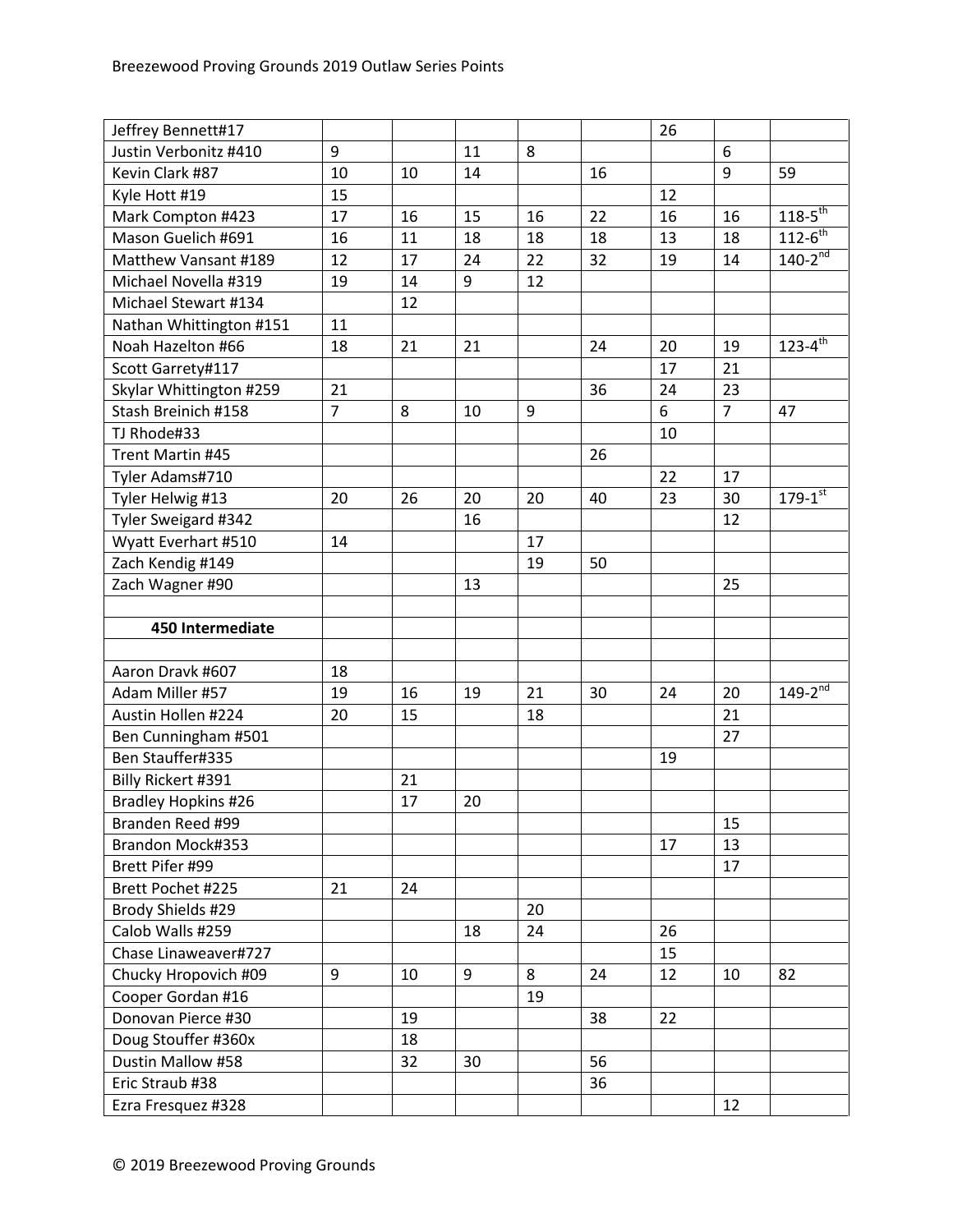| Gage Riggle #101        |                |                |                | 13             |    |                |                |                |
|-------------------------|----------------|----------------|----------------|----------------|----|----------------|----------------|----------------|
| Garret Ward #417        |                |                | 11             | 9              | 20 | $\overline{7}$ | 14             | 61             |
| Hunter Hillyard #321    | 28             | 23             |                |                |    |                |                |                |
| Jake Maynard #10        |                | 14             |                | 6              |    | 14             | 6              |                |
| Jared Farneth #94       |                | 12             |                |                |    |                |                |                |
| Jarrett Bellison #613   | 12             | 20             | 14             | 22             | 32 | 20             | $\overline{7}$ | $127 - 4^{th}$ |
| Jason Winters #27       |                |                | 23             | 16             | 34 |                |                |                |
| Jayden Shindel#128      |                |                |                |                |    | 9              |                |                |
| Jeffrey Bennett#17      |                |                |                |                |    | 11             |                |                |
| John Natalie #13        |                | 25             |                |                |    |                |                |                |
| Josh Buckner #56        | 15             | 13             | 12             | 17             | 16 | 13             | 11             | $97-6^{th}$    |
| Josh Hurst #827         | 8              | $\overline{7}$ | $\overline{7}$ | $\overline{7}$ | 12 | 8              |                | 49             |
| Justin Verbonitz #410   | 11             |                | 8              | 12             | 18 |                | 9              | 58             |
| Kyle Hott #19           | 13             |                |                |                |    | 18             |                |                |
| Mason Guelich #691      | 17             | 11             | 15             | 15             | 26 | 23             | 19             | $126 - 5^{th}$ |
| Matt Conaway #45        | 10             | 8              | 10             | 11             |    |                |                |                |
| Nicholas Walls #115     |                |                | 16             |                |    |                |                |                |
| Richard Amari #7        | 14             | 22             | 22             | 14             | 22 |                |                | 94             |
| Robert Schiller #3      |                |                |                | 10             | 14 | 6              | 8              |                |
| Seth Jarvie #x          |                |                | 25             |                | 46 |                | 32             |                |
| Shawn Kosiarski #124    |                |                |                |                | 28 |                |                |                |
| Skylar Whittington #259 | 23             |                |                |                |    | 28             | 24             |                |
| Steven Frye#49          |                |                |                |                |    | 10             |                |                |
| Travis Kibe #305        | 16             | 27             | 13             |                | 40 | 16             | 16             | $128 - 3^{rd}$ |
| Tyler Adams#710         |                |                |                |                |    | 25             | 18             |                |
| Tyler Helwig #13        |                | 9              | 21             | 29             | 42 | 33             | 23             | $157 - 1^{st}$ |
| Tyler Sweigard #342     |                |                | 17             |                |    |                | 25             |                |
| Zach Kendig #149        |                |                |                |                |    |                | 22             |                |
|                         |                |                |                |                |    |                |                |                |
| 250 Advanced            |                |                |                |                |    |                |                |                |
|                         |                |                |                |                |    |                |                |                |
| Andrew Day #20          |                |                |                |                |    |                | 12             |                |
| Bobby Knupp#2           |                |                |                |                |    | $\overline{7}$ |                |                |
| Bryton Carroll #48      |                | 13             |                |                |    |                |                |                |
| Damon McCoy #x          |                |                |                | 8              |    |                |                |                |
| Darrell Gress #379      |                | 6              |                |                |    |                |                |                |
| Gauge Keith #22         |                |                |                | 13             |    |                |                |                |
| Hunter Shriner #20      |                |                |                |                |    |                | $\overline{7}$ |                |
| Jacob Runkles #270      | 10             |                |                |                |    |                |                |                |
| Joey Deneen #22         | 6              | 8              | 13             |                |    |                |                |                |
| Max Sanford #162        | 15             |                |                |                |    |                |                |                |
| Noah Chambers #661      | $\overline{7}$ |                |                |                |    |                |                |                |
| Ronnie Demorest #207    |                |                |                |                | 14 |                |                |                |
| Scott Clapper #680      |                |                | 8              | 6              |    | 9              |                |                |
| Timmy Crosby #716       |                |                |                |                | 24 | 14             |                |                |
| Tyler Stepek #19        | 8              |                |                |                |    |                |                |                |
|                         |                |                |                |                |    |                |                |                |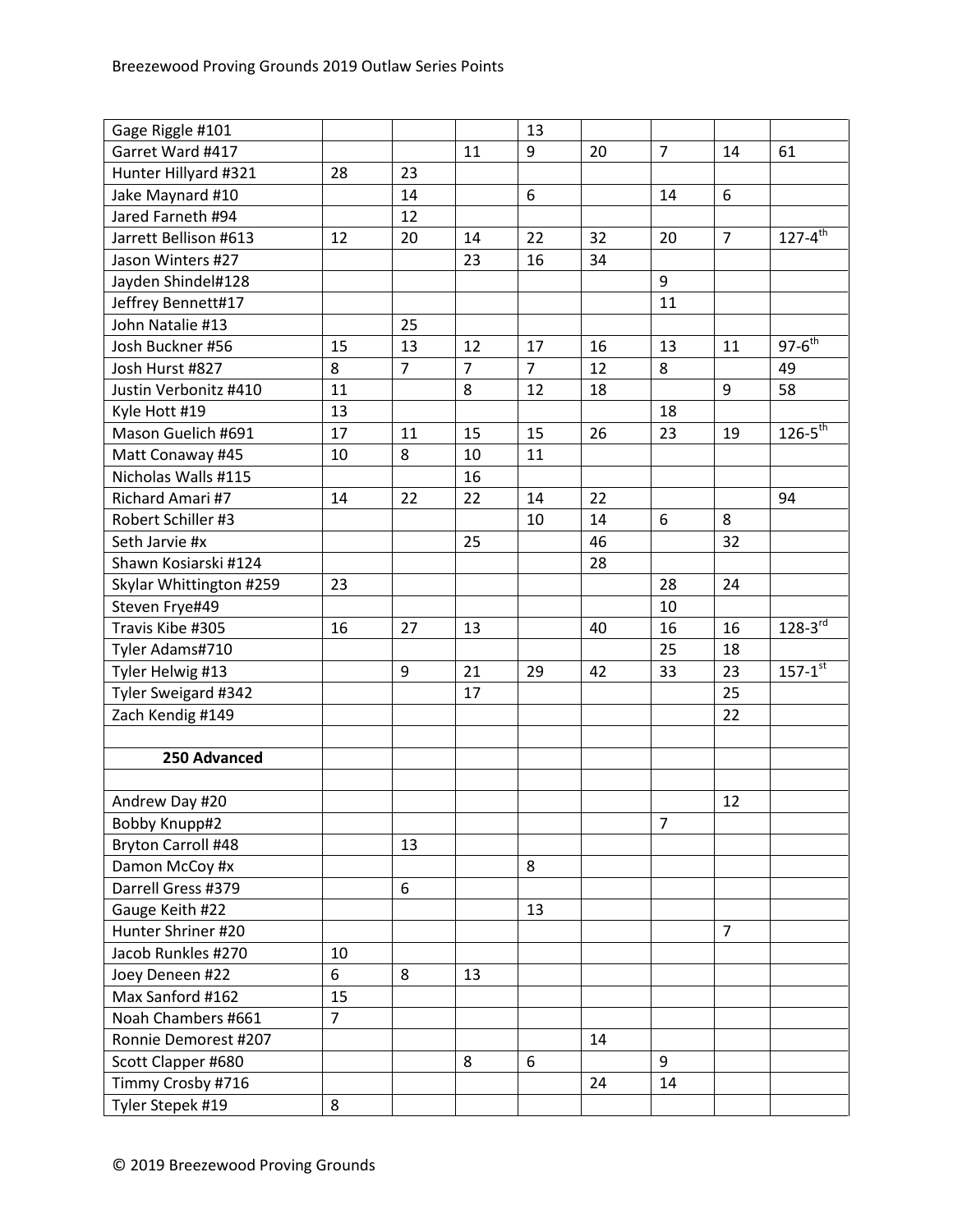| 450 Advanced              |                |                |                |                |    |    |    |                      |
|---------------------------|----------------|----------------|----------------|----------------|----|----|----|----------------------|
|                           |                |                |                |                |    |    |    |                      |
| Aaron Houser #951         |                | 12             |                |                |    |    |    |                      |
| Andrew Day #94            |                | 8              | 11             | 12             |    | 8  | 13 | $52-2^{nd}$          |
| Billy Kibler #549         |                | 9              |                |                |    |    |    |                      |
| <b>Bryton Carroll #48</b> |                | 17             |                |                |    |    |    |                      |
| Cody Johnson #31          | 8              |                |                |                |    |    |    |                      |
| Colt Shannon #220         |                |                | $\overline{7}$ |                |    |    |    |                      |
| Dale Lewis #11            | $\overline{7}$ |                |                | 6              |    |    |    |                      |
| Damon McCoy #x            |                |                |                | 10             |    |    |    |                      |
| Drew Kibler #x1           |                |                |                |                |    |    | 6  |                      |
| Gauge Keith #22           |                |                |                | 17             |    |    |    |                      |
| Greg Asher #413           |                |                | 9              |                |    |    |    |                      |
| Jacob Runkles #270        | 12             |                |                |                |    |    |    |                      |
| Joey Deneen #22           | 11             | 10             | 10             |                | 16 |    |    |                      |
| Johnathan Wells#481       |                |                |                |                |    | 13 |    |                      |
| Josh Howser #718          | 9              | $\overline{7}$ | 13             |                | 14 | 9  | 8  | $60-1$ <sup>st</sup> |
| Max Sanford #162          | 14             |                |                |                |    |    |    |                      |
| Nick Fratz Orr #265       |                |                |                |                | 22 |    |    |                      |
| Noah Chambers #661        | 10             |                |                |                |    |    |    |                      |
| Ronnie Demorest #207      |                |                | 18             |                | 18 |    |    |                      |
| Scott Clapper #680        |                |                | 8              | 9              |    | 10 |    |                      |
| Timmy Crosby #279         |                |                |                |                | 32 | 18 |    |                      |
| Trent Yoder#428           |                |                |                |                |    | 11 |    |                      |
| Tyler Stepek #314         | 19             |                |                |                |    |    |    |                      |
| Vincent Harrison #297     |                |                |                | $\overline{7}$ |    |    |    |                      |
| Wyatt Johnson #124        | 6              | 6              |                | 8              | 12 |    |    |                      |
|                           |                |                |                |                |    |    |    |                      |
| Vet 30 Plus               |                |                |                |                |    |    |    |                      |
|                           |                |                |                |                |    |    |    |                      |
| Billy Kibler #549         |                | 31             |                |                |    |    |    |                      |
| Brandon Smith #142        | 15             | 20             | 16             | 17             | 32 | 15 | 14 | $129 - 2^{nd}$       |
| Chad Housel #727          |                |                | 17             |                |    |    |    |                      |
| Darrell Gress #379        |                | 22             |                | 15             |    |    |    |                      |
| Derek Boyd #813           | 17             | 19             | 20             | 16             | 26 | 13 |    | $111 - 3^{rd}$       |
| Derrick Hobbs #827        |                | 15             |                |                |    |    |    |                      |
| Devin Adams #710          |                |                |                | 6              |    |    |    |                      |
| Donny Mielnick #401       |                |                | 21             |                |    |    |    |                      |
| Doug Stouffer #360x       |                | 21             |                |                |    |    |    |                      |
| Drew Kibler #x1           |                |                |                |                |    |    | 13 |                      |
| Eric Kinmark #608         |                | 9              |                |                |    |    |    |                      |
| Ethan Brown #215          | 16             |                |                |                |    |    |    |                      |
| Frank Ondrejack #68       |                |                |                |                | 28 | 11 |    |                      |
| George Comedena #611      | 6              |                |                |                |    |    |    |                      |
| Greg Lykens #04           | 25             |                |                |                |    |    |    |                      |
|                           |                |                |                |                |    |    |    |                      |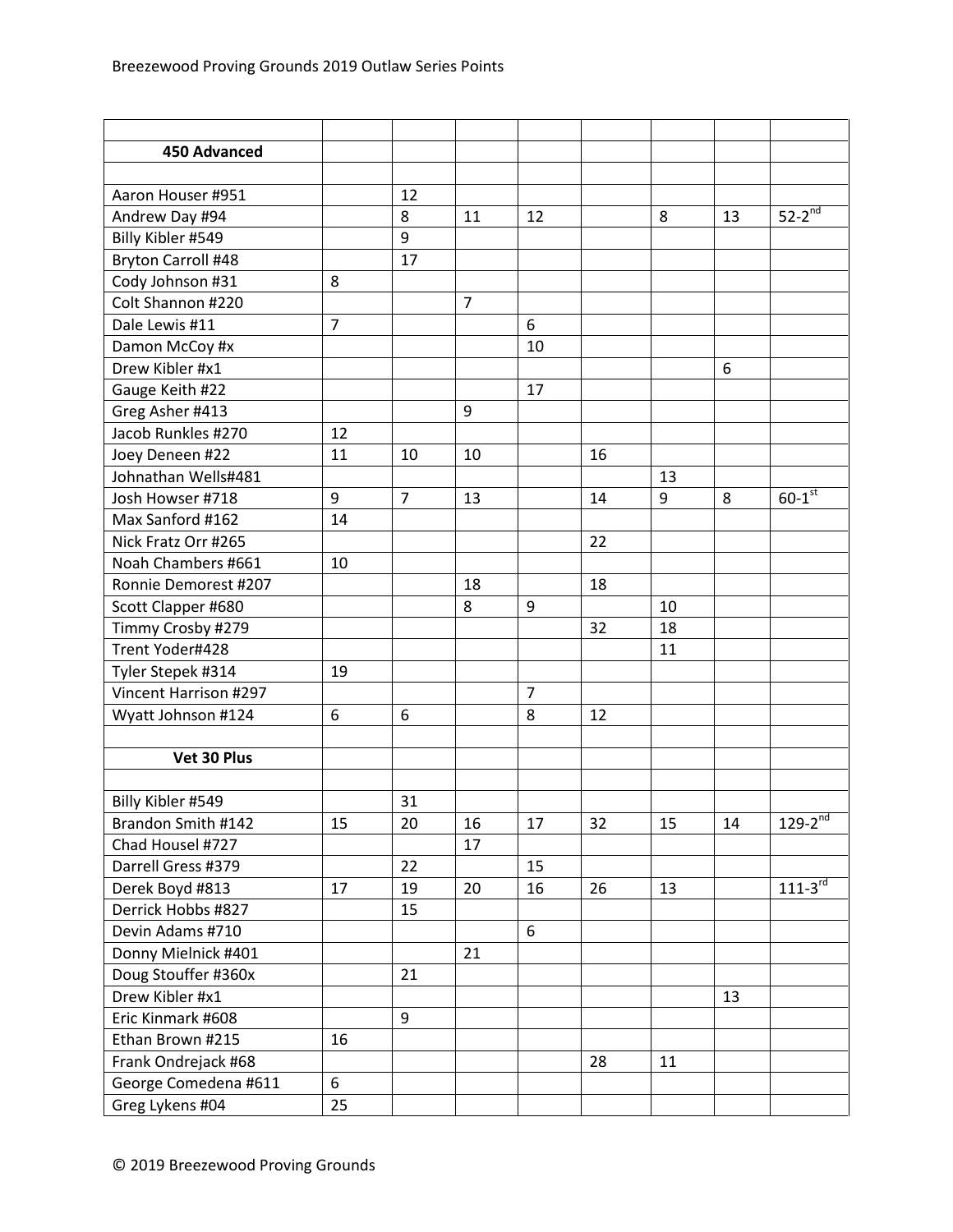| Jarrett Bellison #613 |                |    |    |                |    |                | 16             |                        |
|-----------------------|----------------|----|----|----------------|----|----------------|----------------|------------------------|
| Jason Trevenen #74    | 14             | 16 | 18 | 12             | 24 | 10             | 10             | $104 - 4^{\text{th}}$  |
| Jay Minor #247        |                |    |    |                |    |                | 12             |                        |
| Joe Bloch #360        |                |    |    |                | 14 |                |                |                        |
| John Selby #817       |                | 23 |    |                |    |                |                |                        |
| Justin Strubel #775   |                |    |    | 13             |    |                |                |                        |
| Kevin Allen #427      |                |    | 12 |                |    |                |                |                        |
| Kurt Karcher #495     |                | 12 |    | 9              | 20 |                |                |                        |
| Layne Pitta #124      |                | 18 |    |                |    |                |                |                        |
| Leroy Perry #4        | $\overline{7}$ |    |    |                |    |                |                |                        |
| Matt Grove #472       | 13             | 11 | 13 | $\overline{7}$ | 16 | 8              | $\overline{7}$ | $75-6$ <sup>th</sup>   |
| Matt Vansant #189     |                |    |    |                |    |                | 11             |                        |
| Michael Novella #319  | 12             |    | 19 | 14             |    | 12             |                |                        |
| Michael Scott #223    |                | 17 |    |                |    |                |                |                        |
| Michael Vanada #413   |                | 10 |    |                |    |                |                |                        |
| Mike Payne #11        |                |    | 22 |                |    |                |                |                        |
| Mike Seiler #412      | 8              |    |    |                |    |                |                |                        |
| Nick Robertson #94    | 10             |    |    |                |    |                |                |                        |
| Randy Lawson #209     | 20             | 24 | 30 | 25             | 38 | 20             |                | $157 - 1^{st}$         |
| Rich Smith #117       |                |    |    | 11             |    |                |                |                        |
| Scott Martin #45      |                |    |    |                | 30 |                |                |                        |
| Scott Walter #714     |                |    |    |                |    |                | 6              |                        |
| Seth Jarvie #x        |                |    | 25 |                | 48 |                | 21             |                        |
| Tim Pangborn #690     |                |    |    | 10             |    |                |                |                        |
| Travis Gutshall #8    | 9              | 14 |    |                | 22 | 9              |                |                        |
| Travis Gutshall #8    |                |    |    |                |    |                | 9              |                        |
| William Derrick #17   |                |    | 15 |                |    |                |                |                        |
| Zach Coons #69        | 18             | 26 | 23 | 20             |    |                |                |                        |
| Zach Kendig #149      |                |    |    | 18             | 34 |                |                |                        |
| Zebadiah Scott #629   | 11             | 13 | 14 | 8              | 18 | $\overline{7}$ | 8              | $79 - 5$ <sup>th</sup> |
|                       |                |    |    |                |    |                |                |                        |
| <b>Senior 45 Plus</b> |                |    |    |                |    |                |                |                        |
|                       |                |    |    |                |    |                |                |                        |
| Bill Lauver #442      | $\overline{7}$ | 6  | 8  | 8              | 16 | 8              | $\overline{7}$ | $60-3$ rd              |
| Frank Ondrejack #68   |                |    |    |                | 32 | 10             |                |                        |
| Greg Lykens #04       | 15             | 18 | 18 | 16             |    | 17             |                | $84 - 1^{st}$          |
| Jeff Shields #69      |                |    |    | 11             |    |                |                |                        |
| Jody Nevling #338     |                | 11 |    |                |    | 12             |                |                        |
| Keith Naugle #150     |                | 13 |    |                |    |                |                |                        |
| Kevin Allen #427      | 10             |    | 10 |                |    |                |                |                        |
| Mark Howser #117      |                |    |    | $\overline{7}$ | 22 |                |                |                        |
| Mark Woodley #13      |                | 10 |    |                |    |                |                |                        |
| Mike Shaffer #526     |                |    |    |                | 14 |                |                |                        |
| Pat Sanford #162      | 6              |    |    |                |    |                |                |                        |
| Paul Hrubochak #735   |                |    | 13 |                |    |                |                |                        |
| Ron Adams #6          |                | 8  | 6  | 6              | 12 | 6              | 6              | $44-4^{\text{th}}$     |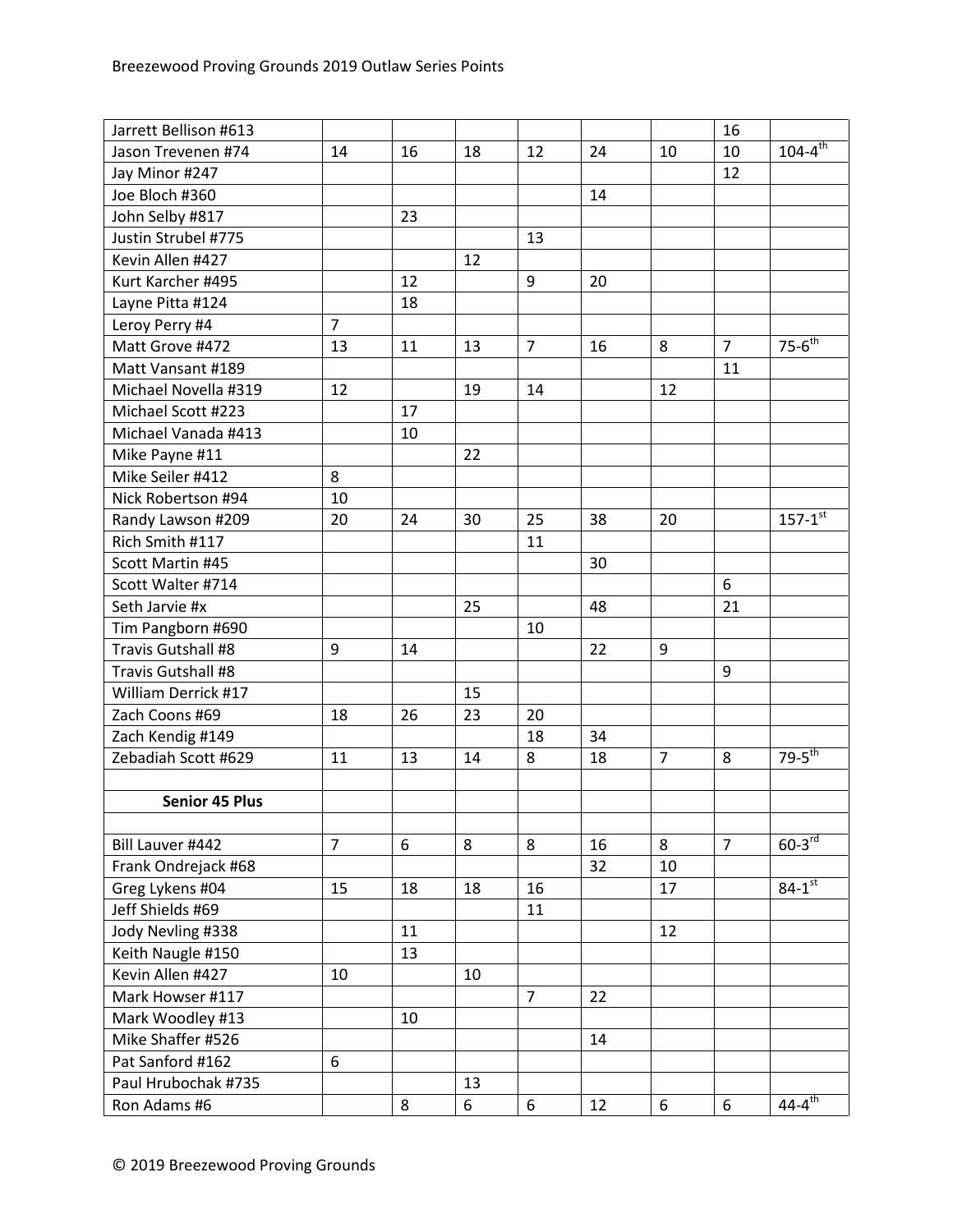| Scoob Lanzendorfer #51  |    |                | 11               |                |    | 9              | 14             |                      |
|-------------------------|----|----------------|------------------|----------------|----|----------------|----------------|----------------------|
| Tom Terrill #360        |    |                | $\overline{7}$   |                |    |                |                |                      |
| Zebadiah Scott #629     | 8  | 9              | 9                | 9              | 18 | $\overline{7}$ | 9              | $69-2^{nd}$          |
|                         |    |                |                  |                |    |                |                |                      |
| <b>Pit Bike Open</b>    |    |                |                  |                |    |                |                |                      |
|                         |    |                |                  |                |    |                |                |                      |
| Brady Chrisko #538      |    | 6              |                  |                |    |                |                |                      |
| Clay Mercer #334        | 17 |                |                  |                |    |                |                |                      |
| Ethan Kauffman #34      |    |                |                  | 12             |    |                |                |                      |
| Gabriel Weicht #x       |    | $\overline{7}$ |                  |                |    |                |                |                      |
| Jarrett Bellison #613   | 12 |                |                  |                |    |                |                |                      |
| Jeffrey Bennett #17x    | 9  | 15             |                  |                |    |                |                |                      |
| Maddox Risbon #427      |    | 8              |                  |                |    |                |                |                      |
| Michael Hardesty #613   |    |                | 8                |                |    |                |                |                      |
| Owen Dechene #17        | 8  |                |                  |                |    |                |                |                      |
| Paul Masko #153         |    |                | $\boldsymbol{6}$ |                |    |                |                |                      |
| Reid Jenkins #7         |    |                |                  |                |    |                | 12             |                      |
| Richard Amari #613      |    |                |                  | $\overline{7}$ |    |                |                |                      |
| Shawn Weaver #31        | 20 |                | 13               |                |    | 9              |                |                      |
| Tanner Adams #72        |    | 10             |                  |                |    |                |                |                      |
| Tyler Marlin #x         |    |                |                  |                |    | 6              |                |                      |
| Tyler Notarianni#6      |    |                |                  |                |    | 14             |                |                      |
| Wesley Franke#773       |    |                |                  |                |    | $\overline{7}$ | $\overline{7}$ |                      |
|                         |    |                |                  |                |    |                |                |                      |
| <b>QUADS</b>            |    |                |                  |                |    |                |                |                      |
|                         |    |                |                  |                |    |                |                |                      |
| Kids 50/70 Open         |    |                |                  |                |    |                |                |                      |
|                         |    |                |                  |                |    |                |                |                      |
| Anthony Kimble#41       |    |                |                  |                |    | 8              | 10             |                      |
| Bryson McGinley #x      |    | 6              |                  |                |    |                |                |                      |
| Carter Reese #813       |    |                | $\overline{7}$   |                |    |                |                |                      |
| Geoffrey Neville #10    |    |                |                  |                |    |                | 8              |                      |
| Isaiah Slaterback#1     |    |                |                  |                |    | 6              |                |                      |
| Jayden Shiffer #16      |    | 8              |                  |                |    |                |                |                      |
| Liam Connors #92        |    |                |                  |                |    |                | 6              |                      |
| Lily Connors #425       |    |                |                  |                |    |                | $\overline{7}$ |                      |
| Zachary Notarianni #4   |    | 13             | 12               | 11             |    | 13             | 15             | $64-1^{st}$          |
|                         |    |                |                  |                |    |                |                |                      |
| <b>Kids 90/125 Open</b> |    |                |                  |                |    |                |                |                      |
|                         |    |                |                  |                |    |                |                |                      |
| Annabella Eichner #11   | 6  |                | 6                | 6              |    | 6              | 8              | $32-6$ <sup>th</sup> |
| Bryen Stringfella #7    |    | $\overline{7}$ |                  |                |    |                |                |                      |
| Caiden Latina #11       |    | 10             |                  |                |    |                |                |                      |
| Cameron Bash #36        | 9  | 20             | 12               | 18             | 18 | 13             | 13             | $103-2^{nd}$         |
| Cameron Kunkle #82      | 11 | 13             | 10               | 10             |    | 11             |                | $55-4$ <sup>th</sup> |
| Chase Barber #168       |    |                |                  | $\overline{7}$ |    |                |                |                      |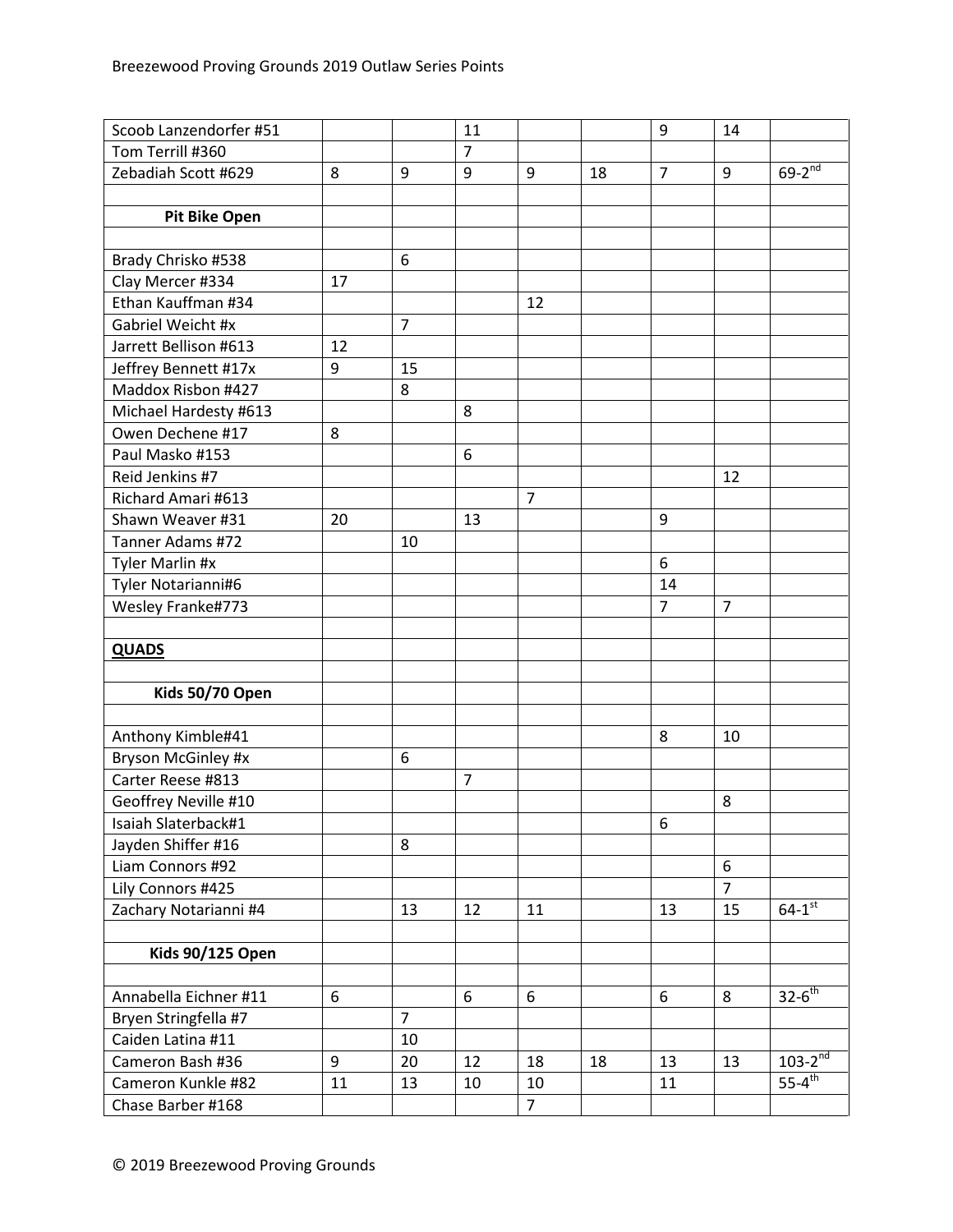| Dakota Pittman #998   |                | 12             | 9              | 9              | 14 | 10             | 11             | $65 - 3$ <sup>rd</sup> |
|-----------------------|----------------|----------------|----------------|----------------|----|----------------|----------------|------------------------|
| Dallas Yerger #56     |                | 9              |                |                |    |                |                |                        |
| Dylan Taylor#463      |                |                |                |                |    | $\overline{7}$ |                |                        |
| Jayden Shiffer #16    | 16             | 15             | 17             | 13             | 28 | 18             | 18             | $125 - 1^{st}$         |
| Kelsey Stringfella #8 |                | 6              |                |                |    |                |                |                        |
| Lucas Adams #10       |                | 8              | 8              | 8              |    | 9              | 10             | $43-5^{\text{th}}$     |
| Malaya Giesy #5       |                |                |                |                |    |                | 9              |                        |
| Teegan Kauffman #299  | 8              |                | $\overline{7}$ |                |    | 8              |                |                        |
| TJ Roswell #5         |                | 11             |                |                |    |                |                |                        |
| Wesley Franke #773    | $\overline{7}$ |                |                |                |    |                |                |                        |
| Zach Notarianni #9    |                |                |                | 11             |    |                |                |                        |
|                       |                |                |                |                |    |                |                |                        |
| 200/300 Open          |                |                |                |                |    |                |                |                        |
|                       |                |                |                |                |    |                |                |                        |
| Campbell Thacker #131 |                |                |                | 12             |    |                |                |                        |
| Colton Mcknight#1     |                |                |                |                |    | $\overline{7}$ |                |                        |
| Ed Steinmann #55      |                | 6              |                |                |    |                |                |                        |
| Gavin Fishel #105     |                | 13             |                |                | 24 |                |                |                        |
| Malaya Geisy #5       |                |                |                |                |    |                | 11             |                        |
| Otis Cretin #412      | 11             | 8              | 11             |                | 14 | 12             |                | $56-1$ <sup>st</sup>   |
| Wyatt Reever #609     |                |                |                | $\overline{7}$ |    |                |                |                        |
|                       |                |                |                |                |    |                |                |                        |
| 400 Open              |                |                |                |                |    |                |                |                        |
|                       |                |                |                |                |    |                |                |                        |
| Bill Haer #66         |                | $\overline{7}$ |                |                |    |                |                |                        |
| Connor Harkabusic #8  | 9              |                |                | 6              |    |                |                |                        |
| Cooper Hustin #921    |                |                | 9              |                |    |                |                |                        |
| Corey Weaverling #119 | 16             | 12             | 13             |                |    | 11             | 11             | $63 - 4$ <sup>th</sup> |
| Dave Keller Jr #77    | 11             | 8              | 10             | 9              | 12 | 8              | 8              | $66-3$ <sup>rd</sup>   |
| Dillon Isenburg #314  |                | 6              | 11             |                |    |                |                |                        |
| DJ Bookwalter #20     |                |                | 15             |                |    |                |                |                        |
| Dustin Shelly #109    | 21             | 17             | 17             | 12             | 26 | 18             | 13             | $124 - 1^{st}$         |
| Eric Foreman #29      |                |                |                | 8              |    |                |                |                        |
| Joey Miller #818      | 13             | 9              |                |                |    | $\overline{7}$ | 10             |                        |
| John Dimarino #312    |                |                |                |                |    |                | 6              |                        |
| Ken Turck #694        | 10             |                |                |                |    |                |                |                        |
| Kirby Goodwin #1230   |                |                |                | $\overline{7}$ |    |                |                |                        |
| Kurt Lecorchick #715  | 12             | 10             | 12             | 10             | 16 | 10             | 9              | $79-2^{nd}$            |
| Kyle Church #7        |                |                | 14             |                |    |                |                |                        |
| Nathan Berkheiser#4   |                |                |                |                |    | 9              | $\overline{7}$ |                        |
| Nathan Wright #399    | 14             |                |                |                |    |                |                |                        |
| Tyler Notarianni #6   |                |                | 22             | 17             |    | 13             | 18             |                        |
|                       |                |                |                |                |    |                |                |                        |
| <b>Open Beginner</b>  |                |                |                |                |    |                |                |                        |
|                       |                |                |                |                |    |                |                |                        |
| Andrew Beaury #14     | 10             |                | $15-2^{nd}$    | 13             |    |                | 16             |                        |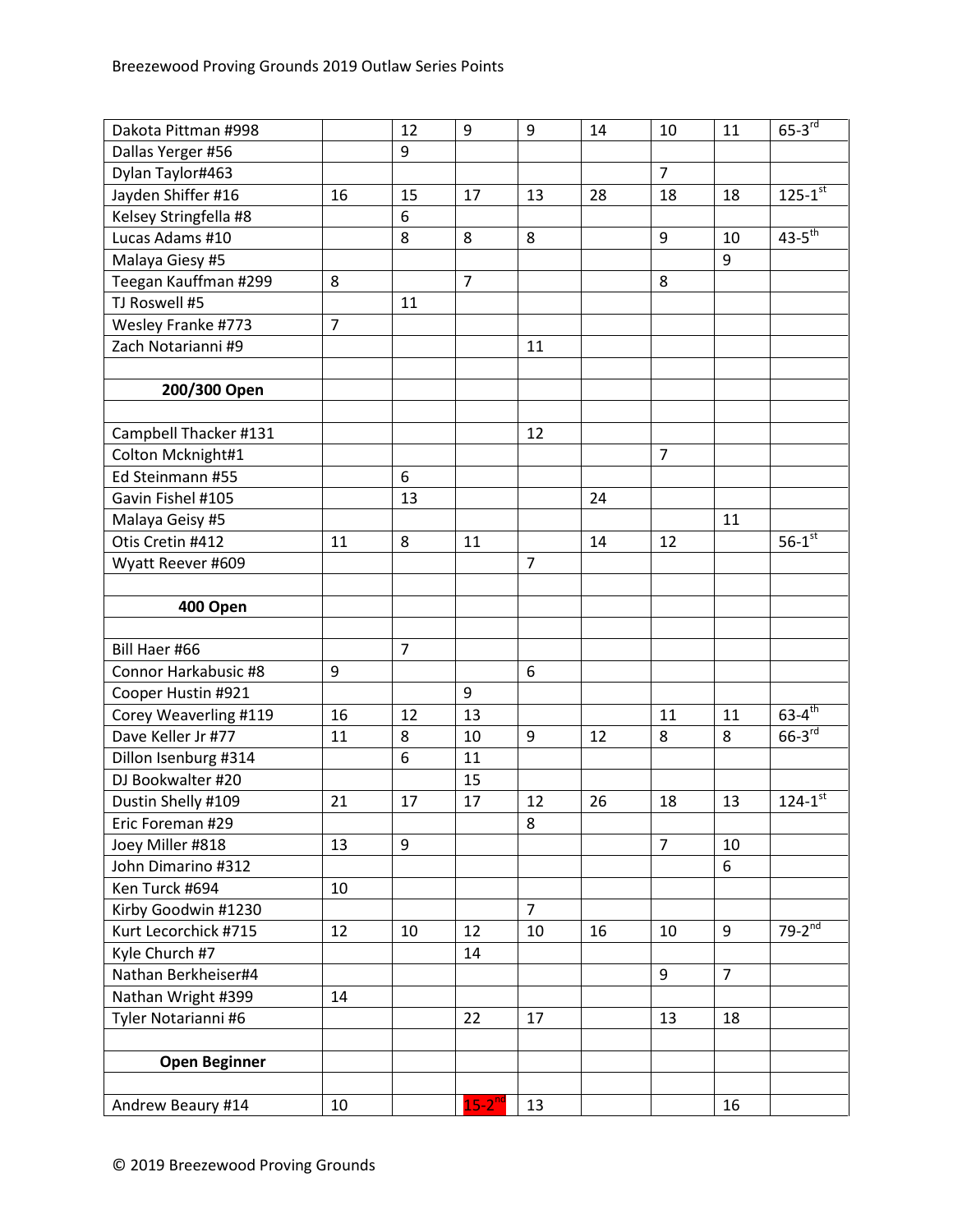| Andrew Debord #340          |                |                      |                       |                      |                      |                      | 14             |                |
|-----------------------------|----------------|----------------------|-----------------------|----------------------|----------------------|----------------------|----------------|----------------|
| Andrew Shatzer #04          |                |                      |                       | $18-3$ <sup>rd</sup> |                      |                      |                |                |
| Andrew Williams #724        | 13             | 9                    |                       |                      |                      |                      | 20             |                |
| Andy Rook #31               |                |                      | 10                    | $20 - 2^{nd}$        |                      | $14 - 2^{nc}$        | 18             |                |
| Austin Long#7               |                |                      |                       |                      |                      | 8                    |                |                |
| <b>Bradley Williams #90</b> |                |                      |                       |                      |                      |                      | 8              |                |
| Caleb Croson #304           |                |                      |                       |                      |                      |                      | 12             |                |
| Chase Fetterman #82         |                | 8                    |                       |                      |                      |                      |                |                |
| Clayton Moyer #120          |                |                      |                       | 6                    |                      |                      |                |                |
| Collin Butts #823           | 12             | $18-1$ <sup>st</sup> | $12 - 3$ <sup>r</sup> | 14                   | 18                   |                      | 15             | $89 - 1^{st}$  |
| Curtis Zuk #28              | 6              |                      |                       | 10                   |                      | 10                   | 10             |                |
| Dana Ketchum #193           |                | $11-3$ <sup>rd</sup> | $14-2^{nd}$           | $25-1$ <sup>st</sup> |                      |                      |                | <b>Bump</b>    |
| Darren Davis #118           |                |                      |                       |                      |                      |                      | 17             |                |
| Daulton Wilson #9H          | 8              | $7\overline{ }$      | 8                     |                      |                      |                      |                |                |
| David Wingate #624          |                |                      |                       |                      | $20-3$ <sup>rd</sup> |                      |                |                |
| Jacob Leland #67            |                | 6                    | 9                     |                      | 16                   |                      |                |                |
| Joey Miller #818            |                |                      |                       | 9                    |                      | 9                    | 13             |                |
| Jordan Short #58            |                |                      | 11                    |                      |                      |                      |                |                |
| JR Rinehart #10             | $16 - 3^{rd}$  |                      |                       |                      |                      |                      |                |                |
| Kenny Simmons #921          |                | $\overline{7}$       |                       |                      |                      |                      |                |                |
| Klayton Barndt #84          |                | 10                   | $20-1$ <sup>st</sup>  | 8                    |                      |                      |                |                |
| Kyle Hardman #987           | 11             | 10                   | 8                     | 15                   |                      |                      | 9              | $53-3rd$       |
| Lance Slaterbeck#242        |                |                      |                       |                      |                      | $12-3$ <sup>rd</sup> |                |                |
| Max Shiffer #14             |                |                      |                       |                      | 34- $1^{\rm st}$     | $19-1$ <sup>st</sup> | 25             |                |
| Nathan Shank #625           | 9              | 9                    | 9                     | 11                   | 14                   | 11                   | 11             | $74-2^{nd}$    |
| Nathaniel Yeager #515       |                |                      |                       | $\overline{7}$       |                      |                      |                |                |
| Noah Marrone #22            | $23-1$ st      | 8                    |                       |                      |                      |                      |                |                |
| Robert Steel #13B           | 14             | $13-2$ <sup>nd</sup> | $\overline{7}$        |                      |                      |                      |                |                |
| Roger Escalante #046        | $\overline{7}$ |                      |                       |                      |                      |                      |                |                |
| Rusty Morder #920           |                | $11-3$ <sup>rd</sup> |                       |                      |                      |                      |                |                |
| Timothy Welcomer #407       |                |                      | $\overline{7}$        |                      |                      |                      |                |                |
| Troy Lewis #61              |                |                      | 12                    | 17                   |                      |                      |                |                |
| <b>Tyler Marlin #1</b>      | $18-2^{nd}$    | $18-1$ <sup>st</sup> | $19-1$ <sup>st</sup>  |                      |                      |                      |                | <b>Bump</b>    |
| Tyler Wildsmith #918        |                | $13-2^{nd}$          | $13 - 3^{10}$         |                      |                      |                      |                |                |
| Zachery Christ #517         | 15             |                      | 10                    | 16                   | $24-2^{nd}$          |                      |                |                |
| Zack Davies #3              |                |                      | 11                    |                      |                      |                      |                |                |
|                             |                |                      |                       |                      |                      |                      |                |                |
| <b>Open Intermediate</b>    |                |                      |                       |                      |                      |                      |                |                |
|                             |                |                      |                       |                      |                      |                      |                |                |
| <b>Austin Andrews #11</b>   |                |                      |                       |                      |                      |                      | $\overline{7}$ |                |
| Blake Umbaugh#23            |                |                      |                       |                      |                      | $\overline{7}$       |                |                |
| Brandon Elliot #088         |                |                      |                       | 9                    |                      |                      |                |                |
| Brett Pochet #225           |                | 16                   | $\overline{7}$        | 22                   | 40                   | 21                   | 21             | $127 - 1^{st}$ |
| Cole Wertz #21              |                | 10                   |                       |                      | 26                   |                      |                |                |
| Corey Weaverling #119       |                | 19                   | 9                     |                      |                      |                      |                |                |
| David Kernan #03            |                |                      |                       |                      |                      |                      | 12             |                |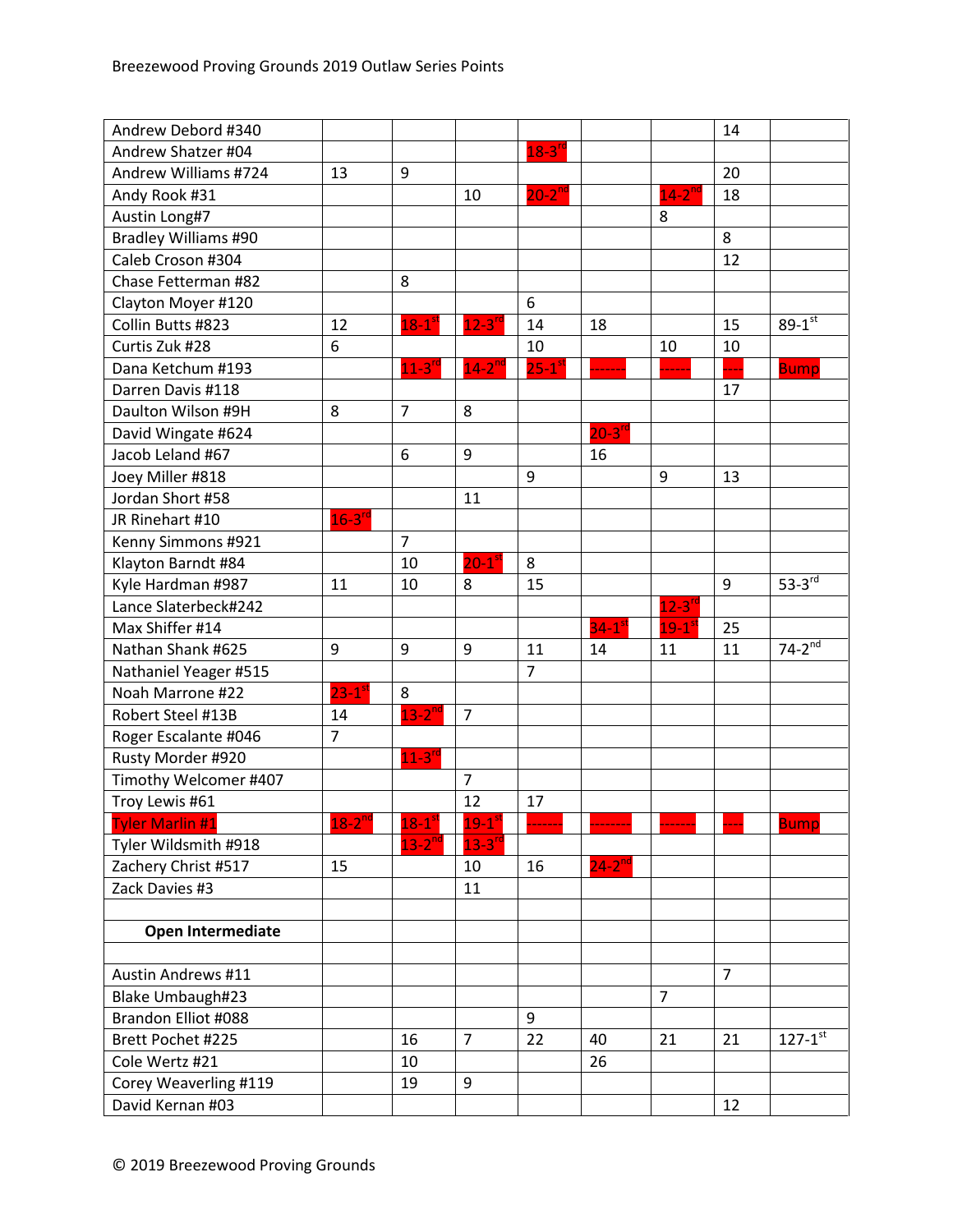| Devin Baker #11                      | 23             |                | 14             | 8              | 18 |                |    |                                  |
|--------------------------------------|----------------|----------------|----------------|----------------|----|----------------|----|----------------------------------|
| DJ Bookwalter #89                    | 12             |                | 22             |                |    |                |    |                                  |
| Domenic Chiocca#19                   |                |                |                |                |    | 16             |    |                                  |
| Dustin Rook #14                      |                |                |                | 10             | 30 | 9              | 16 |                                  |
| Dylan Aungst #151                    |                |                |                | 14             |    |                | 10 |                                  |
| Frank Mamrak#806                     |                |                |                |                |    | 8              |    |                                  |
| Gabe Lukasik #117                    | 13             | 24             | 12             | 13             | 22 | 11             | 13 | $108 - 2^{\overline{\text{nd}}}$ |
| Jacob Ryan #75                       | 11             |                |                |                |    |                |    |                                  |
| Jaryd Griffie #919                   |                |                | 17             | 15             | 20 | 14             |    |                                  |
| John Wiesheier #524                  | 15             | 14             | 8              | 12             | 16 | 13             | 11 | $89 - 3^{rd}$                    |
| Jordan Williard #10                  |                |                |                |                | 24 |                |    |                                  |
| Justin Wright #17                    |                |                |                |                |    |                | 8  |                                  |
| Kaden Gingras #003                   |                | 17             |                | $\overline{7}$ | 14 |                |    |                                  |
| Mikel Weaber #581                    |                | 11             |                |                |    |                |    |                                  |
| Nick Tuski #699                      |                |                | 13             |                |    |                |    |                                  |
| Samuel Sickler#04                    |                |                |                |                |    | 12             | 14 |                                  |
| Steven Muth #918                     | 14             | 15             |                |                |    |                |    |                                  |
| Taylor Smith #412                    | 16             | 12             | 15             | 11             | 12 | 10             | 9  | $85 - 4$ <sup>th</sup>           |
| TJ Notarianni #6                     |                |                | 11             |                |    |                |    |                                  |
| Tyler Notarianni #4                  |                | 9              | 10             | 17             |    |                |    |                                  |
| Tyler Smith #15                      | 18             | 8              |                |                |    |                |    |                                  |
| Tyler Wildsmith #515                 |                |                |                | 6              |    |                |    |                                  |
| William Spatz #04                    | 10             | 13             | 6              |                |    |                |    |                                  |
|                                      |                |                |                |                |    |                |    |                                  |
|                                      |                |                |                |                |    |                |    |                                  |
|                                      |                |                |                |                |    |                |    |                                  |
| <b>Open Advanced</b>                 |                |                |                |                |    |                |    |                                  |
|                                      | 6              |                |                | 6              |    |                |    |                                  |
| Adam Whary #512<br>Brock Jumper #112 | 9              |                |                |                |    |                |    |                                  |
| Chris Walls #13                      |                |                | 6              |                |    |                |    |                                  |
| Dayton Buhrman #56                   | 8              |                |                |                |    |                |    |                                  |
| Devin Baker#45                       |                |                |                |                |    | 8              | 12 |                                  |
| Dylan Tremellen #940                 |                |                |                |                |    |                | 22 |                                  |
| Grayson Eller#171                    |                |                |                |                |    | 13             |    |                                  |
| Ian Tolbert #521                     |                | 6              | $\overline{7}$ |                |    |                |    |                                  |
| John Natalie #13                     |                | 17             |                |                |    |                |    |                                  |
| Jon Blemler #326                     |                |                |                |                |    |                | 9  |                                  |
| Josh Castaldo #587                   |                |                |                |                |    |                | 10 |                                  |
| Justin Feight #297                   | 10             | 10             | 10             | $\overline{7}$ |    |                |    |                                  |
| Kaden Gingras #003                   |                |                |                |                |    | 11             | 14 |                                  |
| Luke Haberlein #434                  | $\overline{7}$ | $\overline{7}$ |                | 9              | 14 | 10             | 13 |                                  |
| Tim Notarianni #4                    |                | 8              | 8              | 8              |    | $\overline{7}$ |    |                                  |
| Tommy Fink #133                      |                |                |                | 10             |    |                |    |                                  |
| Trevor Bulger #4                     | 12             | 9              |                | 12             | 18 |                | 15 | $66-2^{nd}$                      |
| Ty Gehman #113                       | 17             | 12             | 15             | 17             | 28 | 18             | 17 | $124 - 1^{st}$                   |
| Tyler Marlin #1                      |                |                |                |                | 12 | 9              | 11 |                                  |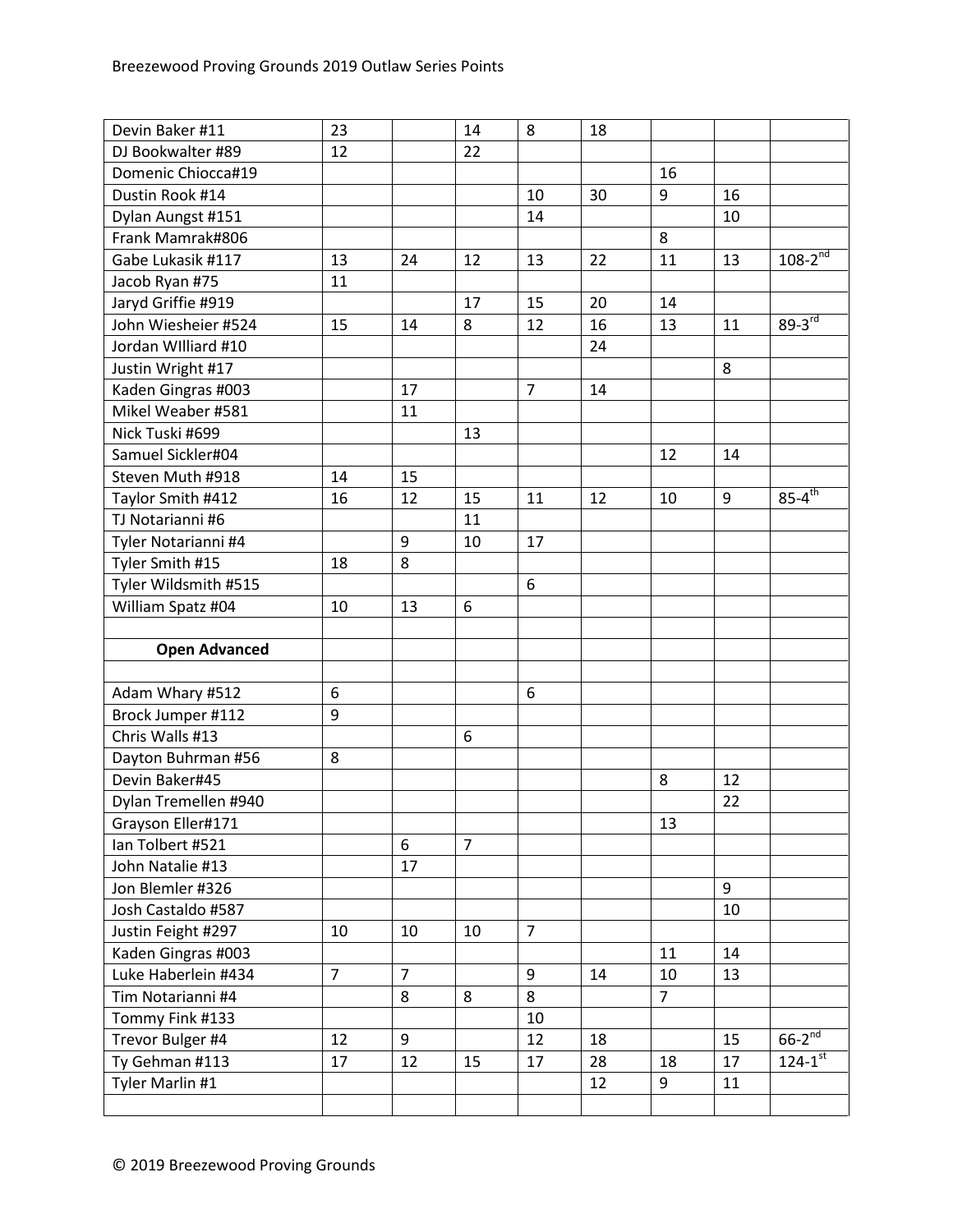| <b>Women Open</b>     |                |                |                |                 |                 |                 |                  |                        |
|-----------------------|----------------|----------------|----------------|-----------------|-----------------|-----------------|------------------|------------------------|
|                       |                |                |                |                 |                 |                 |                  |                        |
| Ashley Tolbert #610   |                | 9              | $\overline{7}$ |                 |                 |                 |                  |                        |
| Breanna Savage #104   |                | 15             | 13             | 9               |                 |                 |                  |                        |
| Chloe Sanner #111     |                | 12             | 10             |                 |                 |                 |                  |                        |
| Courtney Caldwell #43 |                | 18             |                |                 |                 |                 |                  |                        |
| Destiny Boden #13B    |                |                | 8              | 12              | 18              | 6               | 9                | 53                     |
| Felecha Dashem #118   | $\overline{7}$ |                | 9              | 8               | 16              | 8               | 10               | $58-5$ <sup>th</sup>   |
| Holly Carroll #595    | 11             | 23             | 15             | 14              | 14              | 10              | 14               | $101-2^{nd}$           |
| Jordan Kunkle #00     | 6              | 10             | 6              | $\overline{7}$  | 12              | $\overline{7}$  | 6                | $54-6^{\text{th}}$     |
| Maddie Hill #202      | 9              | 16             | 12             | 10              | 20              | 12              | 12               | $91-3^{rd}$            |
| Rebecca Rodriguez #27 |                | 13             |                |                 |                 |                 | 8                |                        |
| Regina Swinger #3     |                | $\overline{7}$ |                |                 |                 |                 |                  |                        |
| Sam Flack #762        |                | 8              |                |                 |                 |                 | $\overline{7}$   |                        |
| Shelby Cobrando #55   | 16             | 11             | 20             | 19              | 34              | 17              | 19               | $136 - 1^{st}$         |
| Tabby Krone #4        | 8              | 14             | 11             | 11              | 24              | 9               | 11               | $88 - 4$ <sup>th</sup> |
|                       |                |                |                |                 |                 |                 |                  |                        |
| Vet 30 Plus           |                |                |                |                 |                 |                 |                  |                        |
|                       |                |                |                |                 |                 |                 |                  |                        |
| Ashley Imler #6       | 16             | 15             | 14             | 14              | 30              |                 |                  | $89 - 5$ <sup>th</sup> |
| Bill Haer #66         | 11             | 9              | 9              | $\overline{7}$  | 16              | 8               | 10               | 70                     |
| Dana Ketchum #193     |                |                |                |                 |                 |                 | 16               |                        |
| Daryl Rhine #45       | 12             | 14             | 12             | 13              | 22              | 11              | 13               | $97 - 3^{rd}$          |
| Dave Keller Jr #77    | 10             |                | 8              | 9               |                 |                 |                  |                        |
| David Savage #104     | 14             | $\overline{7}$ | 11             | 11              | 18              |                 |                  | 61                     |
| Dustin Shelly #109    | $\overline{7}$ | 17             | $\overline{7}$ | 15              | 26              | 14              | $\overline{7}$   | $93 - 4^{th}$          |
| Howard Dashem #629    | 8              | 8              | 6              | 8               | 14              |                 | 9                | 53                     |
| Ian Smith #171        |                | 20             |                |                 |                 |                 | 8                |                        |
| Ian Tolbert #521      |                | 25             | 23             | 22              | 40              | 19              |                  | $129 - 1$ st           |
| Jake Harmon #419      |                | 16             | 15             | 17              |                 | 12              |                  |                        |
| James Marrone #76     | 15             | 12             | 13             | 12              | 24              | 9               | 14               | $99 - 2^{nd}$          |
| Joe Miller #818       |                | 10             | 10             |                 |                 |                 |                  |                        |
| John Shank #820       | 13             | 11             | 16             |                 | 20              | 10              | 11               | $81-6^{th}$            |
| Josh Costaldo #587    | 18             | 13             |                | 10              |                 |                 | 12               |                        |
| Justin Feight #297    |                |                |                |                 |                 |                 | 21               |                        |
| Lucas Smith #27       |                |                | 18             |                 |                 |                 |                  |                        |
| Roger Escalante #046  | 9              |                |                |                 |                 |                 |                  |                        |
| Tyler Smith #15       | 23             | 18             |                |                 |                 |                 |                  |                        |
|                       |                |                |                |                 |                 |                 |                  |                        |
| <b>Trophy Open</b>    |                |                |                |                 |                 |                 |                  |                        |
|                       |                |                |                |                 |                 |                 |                  |                        |
| Chucky Hropovich #00  |                |                |                |                 |                 |                 | $11^{th}$        |                        |
| Collin Butts #823     |                |                |                | 6 <sup>th</sup> |                 |                 | $12^{th}$        |                        |
| Corey Weaverling #119 |                |                |                |                 |                 |                 | $14^{\text{th}}$ |                        |
| Domenic Chiocca#19    |                |                |                |                 |                 | 8 <sup>th</sup> |                  |                        |
| Dustin Rook #14       |                |                |                |                 | 6 <sup>th</sup> | 6 <sup>th</sup> | $13^{\text{th}}$ |                        |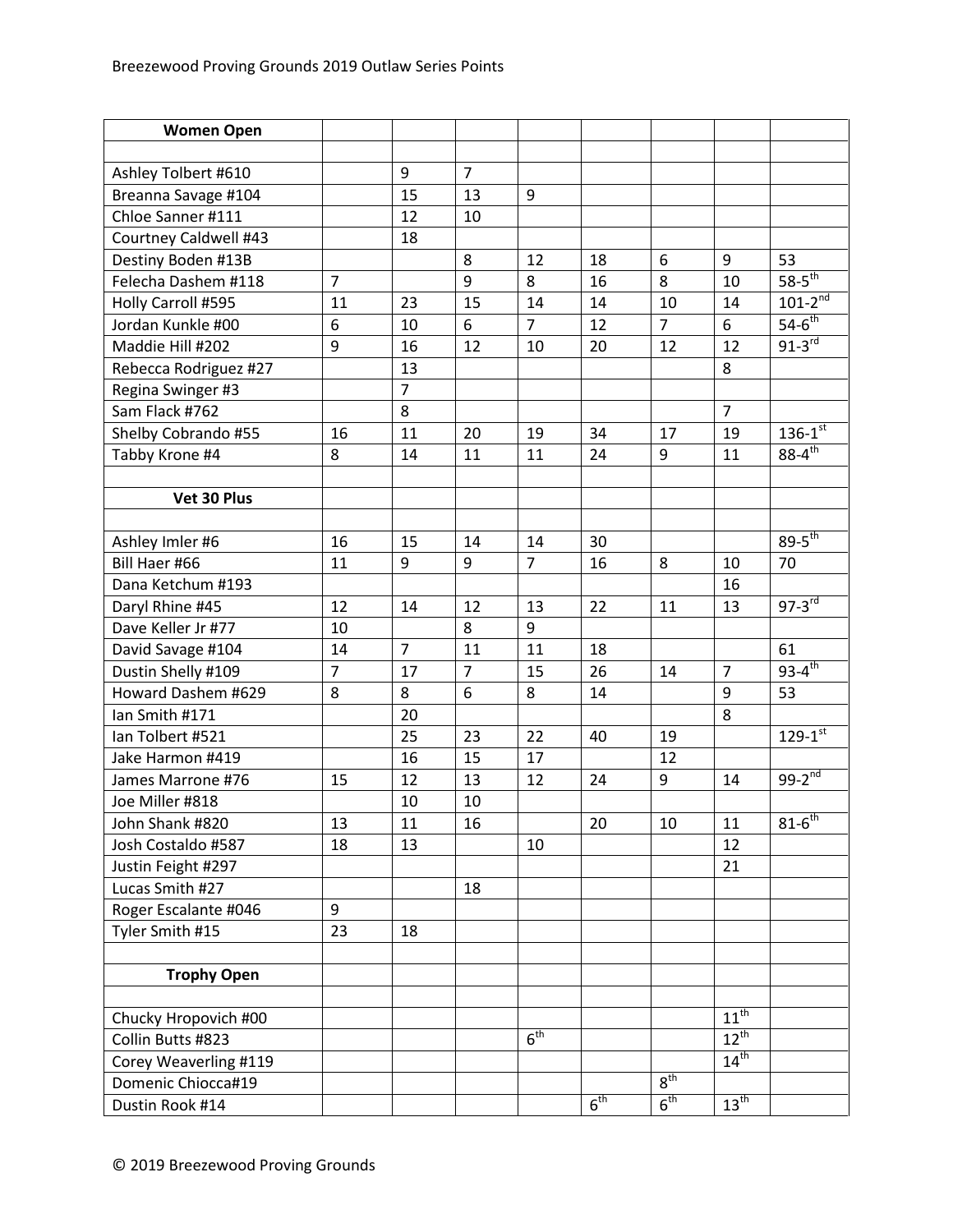| Dylan Aungst #151      |                 |                 |                 | 3 <sup>rd</sup> |                 |                 |                  |                        |
|------------------------|-----------------|-----------------|-----------------|-----------------|-----------------|-----------------|------------------|------------------------|
| Gabe Lukasik #117      |                 |                 |                 |                 |                 |                 | 6 <sup>th</sup>  |                        |
| Ian Tolbert #521       |                 |                 |                 | 1 <sup>st</sup> | 7 <sup>th</sup> | 1 <sup>st</sup> | 1 <sup>st</sup>  |                        |
| Jacob Ryan #75         | 1 <sup>st</sup> |                 |                 | $2^{nd}$        | 3 <sup>rd</sup> | 2 <sup>nd</sup> | 2 <sup>nd</sup>  |                        |
| Jaryd Griffie #21j     |                 |                 |                 |                 | 2 <sup>nd</sup> | 5 <sup>th</sup> | $5^{\text{th}}$  |                        |
| John Schmidt #418      |                 | 3 <sup>rd</sup> |                 |                 |                 |                 |                  |                        |
| Jon Blemler #326       |                 |                 | 1 <sup>st</sup> |                 | 4 <sup>th</sup> | 3 <sup>rd</sup> | 9 <sup>th</sup>  |                        |
| Jordan Williard #10    |                 |                 |                 |                 | 1 <sup>st</sup> |                 |                  |                        |
| Josh Castaldo #587     |                 | 2 <sup>nd</sup> |                 | 7 <sup>th</sup> |                 |                 |                  |                        |
| Nathan Wright #399     | 2 <sup>nd</sup> |                 |                 |                 |                 |                 |                  |                        |
| Nathaniel Yeager #515  |                 |                 | 6 <sup>th</sup> |                 |                 |                 |                  |                        |
| Paul Morelli #77       |                 | 1 <sup>st</sup> | 3 <sup>rd</sup> |                 |                 |                 |                  |                        |
| Paul Savino #418       |                 |                 | 5 <sup>th</sup> | 5 <sup>th</sup> |                 |                 | 10 <sup>th</sup> |                        |
| Taylor Smith #412      |                 |                 | 4 <sup>th</sup> |                 |                 | 7 <sup>th</sup> |                  |                        |
| Tim Notarianni #888    |                 |                 |                 |                 |                 |                 | 7 <sup>th</sup>  |                        |
| TJ Notarianni #4       |                 |                 |                 |                 |                 |                 | 3 <sup>rd</sup>  |                        |
| Troy Lewis #61         |                 |                 | 2 <sup>nd</sup> | 4 <sup>th</sup> |                 |                 |                  |                        |
| Tyler Marlin #1        |                 |                 |                 |                 | $5^{\text{th}}$ | 4 <sup>th</sup> | 4 <sup>th</sup>  |                        |
| Tyler Notarianni #6    |                 |                 |                 |                 |                 |                 | 8 <sup>th</sup>  |                        |
|                        |                 |                 |                 |                 |                 |                 |                  |                        |
| <b>TRIKES</b>          |                 |                 |                 |                 |                 |                 |                  |                        |
|                        |                 |                 |                 |                 |                 |                 |                  |                        |
| 2 Stroke Open          |                 |                 |                 |                 |                 |                 |                  |                        |
|                        |                 |                 |                 |                 |                 |                 |                  |                        |
| Bryan Ditch #97        | 17              |                 |                 |                 |                 |                 |                  |                        |
| Dalton Gish #444       | $\overline{7}$  |                 |                 | 12              |                 | 8               |                  |                        |
| Dave Swinger #520      | 22              |                 | 13              | 11              |                 | 19              | 13               | $78-2^{nd}$            |
| George Hodges #510     |                 |                 | 9               |                 |                 |                 |                  |                        |
| Isaiah Marker #12      | 13              |                 |                 | 9               |                 |                 |                  |                        |
| Joe Day #913           | 6               |                 |                 |                 |                 |                 |                  |                        |
| John Fowler #72        |                 |                 | 11              |                 |                 |                 |                  |                        |
| John Souto #316        | 11              |                 | 14              | 10              |                 | 11              | 14               | $60-4^{\text{th}}$     |
| Joshua Ciabatoni #08   |                 |                 |                 |                 |                 |                 | 9                |                        |
| Kristopher Appleby #79 |                 |                 |                 |                 |                 |                 | $\overline{7}$   |                        |
| Mark Rich #133         | 8               |                 |                 |                 |                 |                 |                  |                        |
| Nathan Berkheiser #37  |                 |                 | 8               |                 |                 | 10              | 11               |                        |
| Nick Day #86           | 10              |                 |                 |                 |                 |                 |                  |                        |
| Ray Eldridge #747      | 12              |                 | 12              |                 |                 | 14              |                  |                        |
| Regina Swinger #3      | 9               |                 | $\overline{7}$  | 6               |                 | $\overline{7}$  | 8                | $37-5^{th}$            |
| Sam Harkabusic #7      | 14              |                 | 16              | 14              |                 | 12              | 16               | $72-3$ <sup>rd</sup>   |
| Ted Trey #9            |                 |                 | 10              |                 |                 |                 |                  |                        |
| Tom Fox #68            |                 |                 |                 | $\overline{7}$  |                 |                 | 10               |                        |
| Wyatt Watson #69       |                 |                 |                 | 8               |                 | 9               | 12               |                        |
| Zachery Howard #249    | 15              |                 | 21              | 19              |                 | 6               | 21               | $82 - 1$ <sup>st</sup> |
|                        |                 |                 |                 |                 |                 |                 |                  |                        |
| 4 Stroke Open          |                 |                 |                 |                 |                 |                 |                  |                        |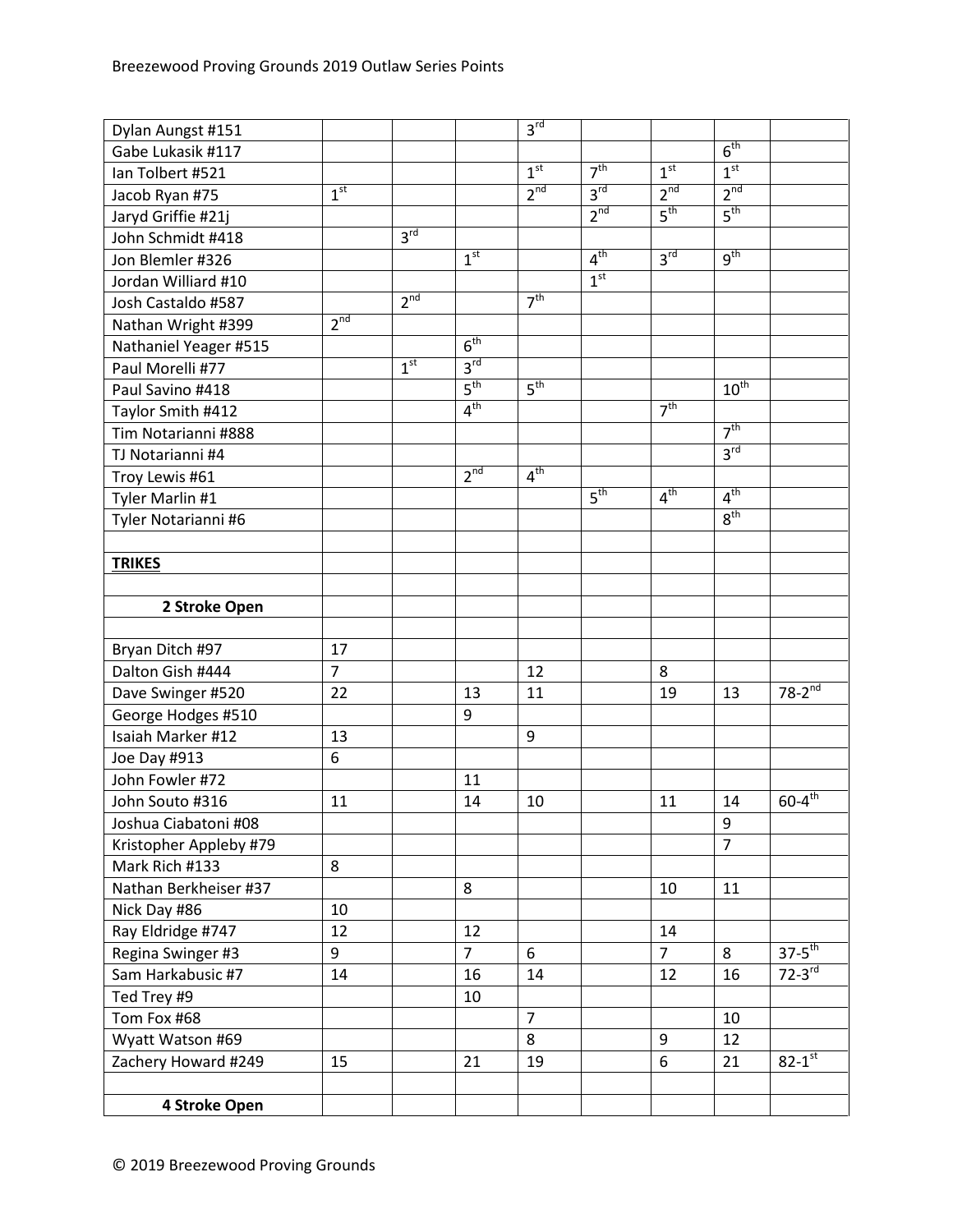| Bryan Ditch #97        | 17 | 13             | 12             | 13             | 16             | $71-2^{nd}$             |
|------------------------|----|----------------|----------------|----------------|----------------|-------------------------|
| Dakota Cann #713       |    |                |                |                | 9              |                         |
| Dalton Gish#444        |    |                |                | 8              |                |                         |
| Ed Steinmann #55       |    |                | 6              |                | $\overline{7}$ |                         |
| Eddie Steinmann Jr #38 |    |                |                |                | 6              |                         |
| Gavin Hoffman #50      | 12 |                |                |                |                |                         |
| Isaiah Marker #12      |    |                | 9              |                |                |                         |
| John Souto #316        | 14 | 8              | 8              | 6              | 8              | $44 - 4^{th}$           |
| Lee Marker #5          | 19 |                | 14             |                |                |                         |
| Matt Plevel #323       | 10 |                |                |                |                |                         |
| Nathan Mellon #36      | 13 | 10             | $\overline{7}$ |                | 10             | $40-5$ <sup>th</sup>    |
| Ross Massa #39         | 15 | 9              |                |                |                |                         |
| Ruston Renn #69        | 16 | 11             | 11             | 11             | 14             | $63-3$ <sup>rd</sup>    |
| Sean Ridgway #314      | 24 | 18             | 19             | 18             | 21             | $100 - 1$ <sup>st</sup> |
| Terry Schmelze #777    | 11 |                |                |                |                |                         |
| Tim Michaels #50       | 9  |                |                |                |                |                         |
| Tom Fox #68            |    | 6              |                |                |                |                         |
| Tyler Hershey#27H      |    |                |                | $\overline{7}$ | 12             |                         |
| Wyatt Watson #69       |    | $\overline{7}$ |                | 9              | 11             |                         |
| Zachery Howard #149    |    |                | 10             | 10             | 13             |                         |
|                        |    |                |                |                |                |                         |
| <b>Women Open</b>      |    |                |                |                |                |                         |
|                        |    |                |                |                |                |                         |
| Ashley Imler #314      |    | 15             | 13             |                |                |                         |
| Kait Jacoby #414       | 8  | $\overline{7}$ |                |                |                |                         |
| Megan Fox #86          |    | 6              |                |                |                |                         |
| Regina Swinger #3      | 13 | 10             | 6              | 12             | $\overline{7}$ | $48 - 1^{st}$           |
| Sam Flack #762         | 6  | 8              | 8              | $\overline{7}$ | 12             | $41-2^{nd}$             |
|                        |    |                |                |                |                |                         |
| <b>Kids Open</b>       |    |                |                |                |                |                         |
|                        |    |                |                |                |                |                         |
| Fred Day #5            | 7  |                |                |                |                |                         |
| Max Mortellite #621    | 9  | 12             |                | 12             | 11             | $44-1$ <sup>st</sup>    |
| Raymond Eldridge #95   | 8  | $\overline{7}$ |                | $\overline{7}$ |                |                         |
| Riley Tolar #625       | 6  |                |                |                |                |                         |
| Wesley Franke #773     | 11 |                |                |                |                |                         |
| Wilson Moraer #25      | 16 |                | 11             |                |                |                         |
|                        |    |                |                |                |                |                         |
| <b>Hard Tail Open</b>  |    |                |                |                |                |                         |
|                        |    |                |                |                |                |                         |
| Brad Waddell #714      | 11 |                | 8              |                |                |                         |
| Dakota Cann #713       | 10 |                |                |                |                |                         |
| Gary Tolar #869        | 6  | 6              |                |                |                |                         |
| Gavin Hoffman #47      | 14 |                |                |                |                |                         |
| Jesse Getta #243       |    |                |                |                | 6              |                         |